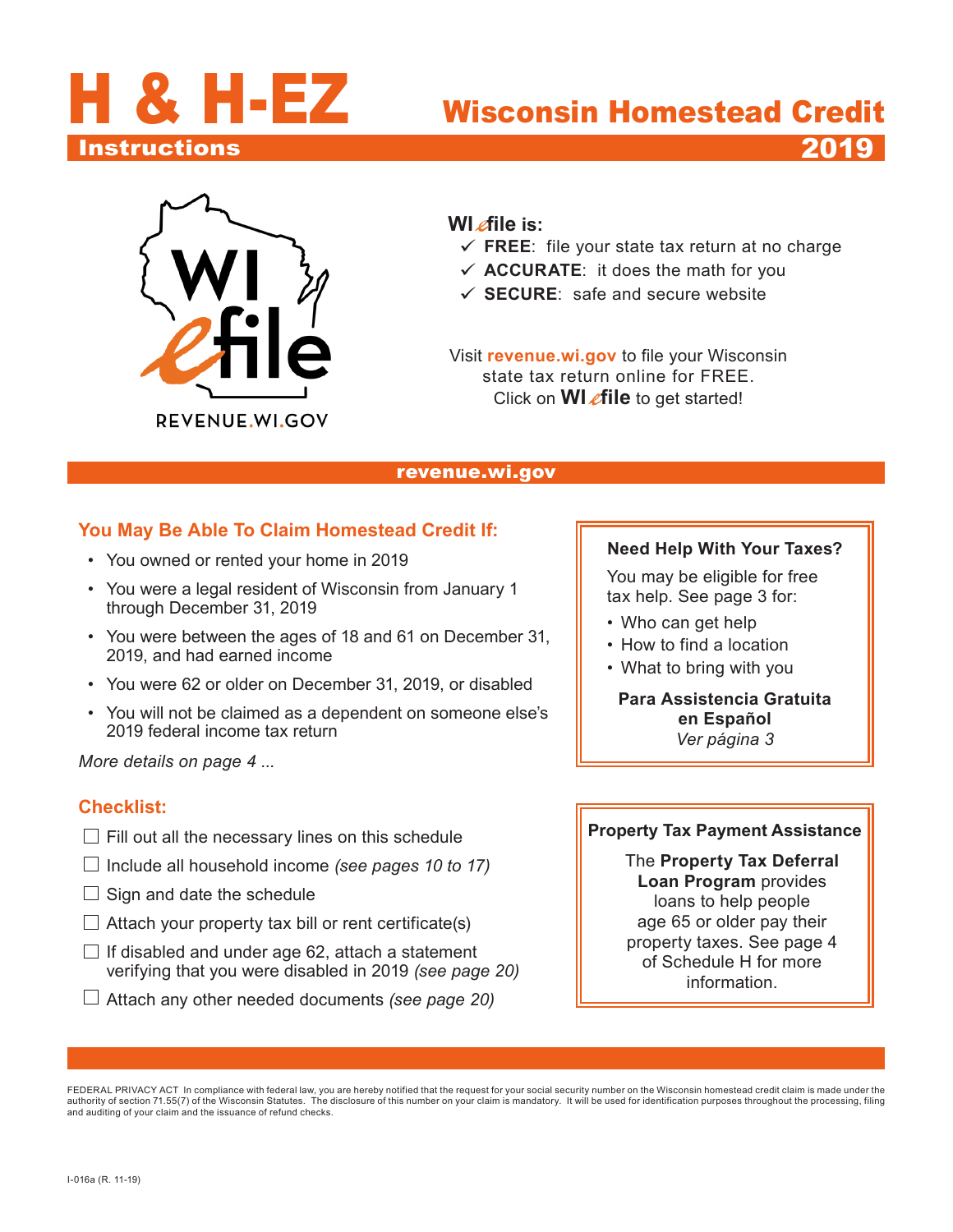### **Tips on Paper Filing Your Homestead Claim**

E-file your homestead claim for the fastest available processing. However, if you do paper file, there are several things you can do that will speed-up the processing of your claim. Faster processing means faster refunds.

Paper homestead claims are electronically scanned. The processing of the claim (and any refund) is delayed when the claim cannot be read correctly. To aid in the scanning process, be sure to do the following when completing Schedule H or H-EZ:

- Do not submit photocopies to the department. Photocopies can cause unreadable entries.
- Use BLACK INK. Pencils, colored ink, and markers do not scan well.
- Write your name and address clearly using CAPITAL LETTERS like this  $\rightarrow$
- Do not include a lot number or suite number as an apartment number. These should be included as part of the street address.

| Claimant's legal last name               | Legal first name          |              |          |          | M.I. |  |
|------------------------------------------|---------------------------|--------------|----------|----------|------|--|
| <b>JOSEPH</b><br><b>SMITH</b>            |                           |              |          |          |      |  |
| Spouse's legal last name                 | Spouse's legal first name |              | M.I.     |          |      |  |
| <b>SMITH</b><br><b>MARY</b>              |                           |              |          |          | F    |  |
| Current home address (number and street) |                           |              |          | Apt. no. |      |  |
| 2375 N 7 ST                              |                           |              |          |          |      |  |
| City or post office                      |                           | <b>State</b> | Zip code |          |      |  |
| <b>ANYWHERE</b>                          |                           | <b>WI</b>    |          | 55555    |      |  |

- NEVER USE COMMAS OR DOLLAR SIGNS. They can be misread when scanned.
- Round off amounts to WHOLE DOLLARS NO CENTS.
- Do not use parentheses () for a negative number. Use a negative sign, -8300 rather than (8300).
- Print your numbers like this:  $\sqrt{0}123456789$  Do not use:  $\cancel{0147}$
- Do not add cents in front of the preprinted zeros on entry lines. Enter numbers as shown below.

| 13 Homeowners - Net 2019 property taxes on your homestead, whether paid or not  13                               | 634.00    |
|------------------------------------------------------------------------------------------------------------------|-----------|
| 14 Renters-Rent from your rent certificate(s), line 8a (or Shared Living Expenses Schedule). See pages 17 to 19. |           |
| Heat included (8b of rent certificate is "Yes") 14a   $ 950.00 \times .20 (20\%) = .14b$                         | 390.00    |
| $2445.00 \times 0.25(25%) = 14d$<br>Heat not included (8b of rent certificate is "No") 14c                       | 6 $11.00$ |
|                                                                                                                  | 1635.00   |

- Do not cross out entries. Erase or start over.
- Do not write in the margins.
- Always put entries on the lines, not to the side, above, or below the line.
- Lines where no entry is required should be left blank. Do not fill in zeros.
- Do not draw vertical lines in entry fields. They can be read as a "I" when scanned.
- • If filing a Wisconsin income tax return, fill in the homestead credit amount on the appropriate line of the return.

2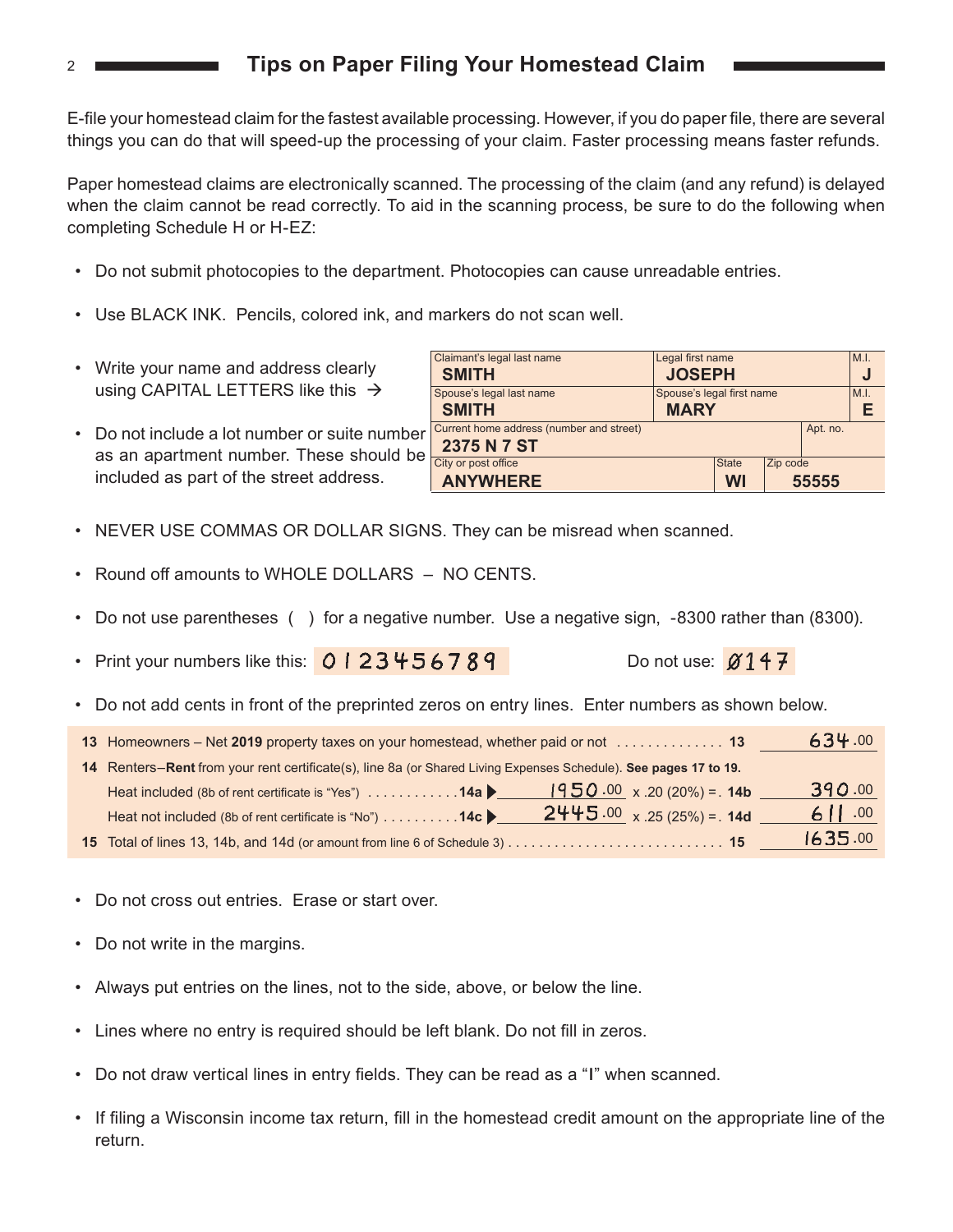#### **Index** 3

| ı ayu                                          |  |
|------------------------------------------------|--|
| Address (where to file)  6                     |  |
| Adoption assistance  14                        |  |
| Amending Schedule H or H-EZ<br>- 9             |  |
| Annuities<br>13                                |  |
| Assemble (how to assemble your claim)<br>20    |  |
| Assistance (help in preparing your claim)<br>6 |  |
| Business use of home<br>19                     |  |
| 14                                             |  |
| Capital loss carryforward<br>14                |  |
| Caretaker supplement payments<br>13            |  |
| Cash public assistance<br>14                   |  |
|                                                |  |
| 14                                             |  |
| Computing your credit $\ldots$ 20, 24, 25      |  |
| County relief 4, 14                            |  |
| Deceased claimant  4, 20                       |  |
| Deferred compensation<br>13                    |  |
| Definitions-                                   |  |
| 6<br>Age                                       |  |
| Disabled<br>6                                  |  |
| Disqualified loss<br>7                         |  |
| Earned income<br>7                             |  |
| 7<br>Farm                                      |  |
| 7                                              |  |
| Farming<br>7                                   |  |
| 7                                              |  |
| Homestead<br>7                                 |  |
| 8                                              |  |
| Household income<br>8                          |  |
| Wisconsin Works (W2) payment<br>8              |  |
| Dependent deduction<br>16                      |  |

Page

| Disqualified loss 15                          |
|-----------------------------------------------|
| Depreciation  15, 16                          |
| Divorced claimants  6, 23                     |
| Electronic filing  5                          |
| Fellowships  13                               |
| Filing (how, when, and where) $\dots \dots$ 5 |
| Food stamps  14                               |
| Foster care payments  14                      |
| Free tax preparation  3                       |
|                                               |
|                                               |
| Home, sale of $\ldots$<br>14                  |
| Homeowners  17-19                             |
| Household income 10-17                        |
| 13<br>$IRA, SEP, SIMPLE$                      |
| Income 10-17                                  |
| Income continuation  14                       |
| Kinship care  14                              |
| Landlord will not sign rent certificate 18    |
| 11<br>Long-term care insurance                |
| Lottery and gaming credit 17, 18              |
| Marital property law 21-23                    |
| Married (marriage took place) in 2019 22      |
| Medical care insurance  11                    |
| Military compensation  13                     |
| Mobile and manufactured homes 17. 18          |
| Name and address area 10                      |
| Net operating loss carryforward and           |
| carryback  14                                 |
| Nonresident students 10                       |
| Ownership of homestead  17-19                 |
|                                               |

| Page                              | Page                                                       |
|-----------------------------------|------------------------------------------------------------|
| .15                               | 13<br>Pensions                                             |
| 5.16                              | Property Tax Deferral Loan                                 |
| 6, 23                             | Program page 4 of Schedule H                               |
| $\therefore$ 5                    | Property taxes 17-19                                       |
| .13                               |                                                            |
| $\therefore$ 5                    | Questions 1 to 6 on Schedule H 10                          |
| .14                               | Railroad retirement benefits  13                           |
| .14                               | Refund questions $\ldots \ldots \ldots \ldots \ldots$ 6    |
| $\therefore$ 3                    | Rent, renters 17-19                                        |
| .14                               |                                                            |
| .13                               | Scholarships  13                                           |
| $\mathbb{R}^{\mathbb{Z}^2}$<br>14 | Separated in 2019 10, 21, 22                               |
| 17-19                             | Shared living quarters  18                                 |
| $10 - 17$                         |                                                            |
| .13                               | Sign your claim $\ldots \ldots \ldots \ldots \ldots$<br>20 |
| $10 - 17$                         | Social security, SSI, SSI-E, SSD benefits 12               |
| .14                               | 10<br>Special Conditions                                   |
| .14                               | Special Instructions 21-23                                 |
| 18                                | Spousal impoverishment 21-22                               |
| 11                                |                                                            |
| 17, 18                            | Support payments  14                                       |
| $21 - 23$                         | Tables for computing credit 24-25                          |
| .22                               | Taxable income  11                                         |
| .11                               | Tax-exempt housing  4, 19                                  |
| 13                                | Tax-free exchanges 13                                      |
| 7.18                              | Telephone numbers 6                                        |
| . .10                             | Unemployment compensation 12                               |
|                                   | Which schedule to file  5                                  |
| .14                               | Wisconsin Works (W2) payments 4, 8, 14, 19                 |
| .10                               | Workers' compensation 14                                   |
| 17-19                             |                                                            |

#### **Free Tax Preparation Available (commonly referred to as VITA or TCE)**

#### **Need help filing your taxes?**

Wisconsin residents can have their taxes prepared for free at any IRS sponsored Volunteer Income Tax Assistance (VITA) site or at any AARP sponsored Tax Counseling for the Elderly (TCE) site. These two programs have helped millions of individuals across the country in preparing their taxes. Trained volunteers will fill out your tax return and many sites will even e-file your return. The entire service is free.

#### **Who can use VITA services?**

- Low and moderate income individuals
- Individuals with disabilities
- Elderly
- Individuals who qualify for the homestead credit or the earned income tax credit

#### **What should you bring?**

- W-2 wage and tax statements
- Information on other sources of income and any deductions
- Photo ID of taxpayer(s)
- Social security cards of taxpayer(s) and dependents
- To claim the homestead credit, bring a completed rent certificate (if you are a renter), a copy of your 2019 property tax bill (if you are a homeowner), a record of any Wisconsin Works (W2) payments received in 2019, and a statement from your physician or the Veteran's Administration, or a document from the Social Security Administration (if you are disabled)
- Both spouses must be present to file a joint return

#### **VITA and TCE locations:**

- In Wisconsin, call 1-800-906-9887
- On the web, visit [revenue.wi.gov](https://www.revenue.wi.gov) and type "VITA sites" in the Search box
- Call the AARP at 1-888-227-7669
- Call "211" for local free tax sites

#### **Servicio en Español**

Para ayuda gratuita para la declaración de sus impuestos y de el Crédito por Vivienda Familiar, llame al "211" para encontrar un sitio de Asistencia de Voluntarios para Impuestos (Volunteer Income Tax Assistance también conocido como VITA) cerca de usted. Muchos lugares ofrecen servicios en español.

Para respuestas a las preguntas sobre impuestos, por favor llame el Departamento de Impuestos al (608) 266-2772 para impuestos individuales y al (608) 266‑2776 para impuestos de negocios. Oprima el "2" para ayuda en español.

Para más información, visite [revenue.wi.gov](https://www.revenue.wi.gov), en el vinculo (link) "[En Español"](https://www.revenue.wi.gov/Pages/HTML/espanol.aspx) usted encontrará información sobre el Credito por Ingreso de Trabajo, información del Crédito por Vivienda Familiar, y mucho más – todo disponible en español.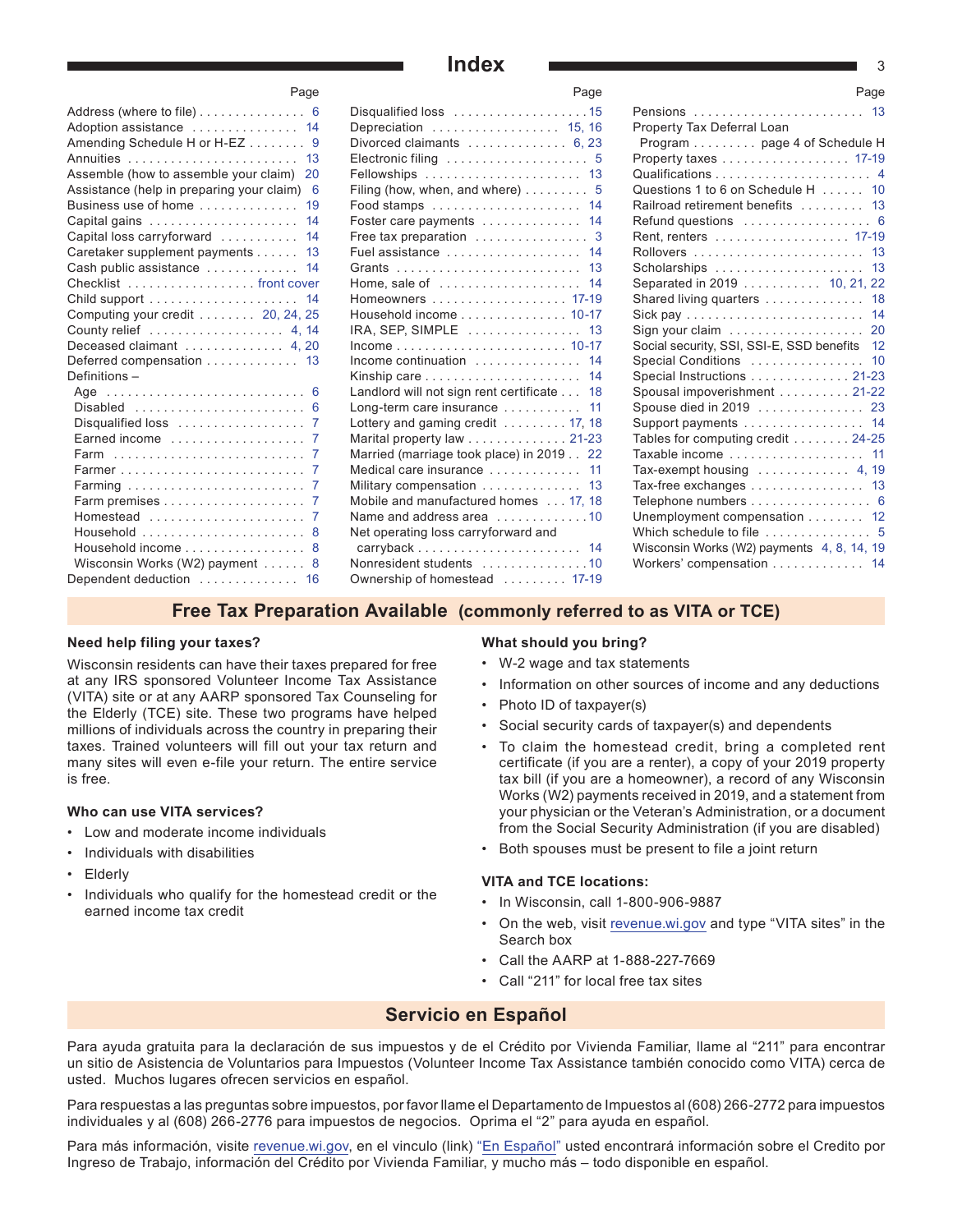<span id="page-3-0"></span>

#### **A. Do You Qualify?**

To see if you qualify for homestead credit, answer "Yes" or "No" to all of the questions in Steps 1 and 2 below.

#### **Step 1**

If you answer "No" to any question in Step 1, do not complete Schedule H or H‑EZ; **you do not qualify** for homestead credit. If you answer "Yes" to all the questions, go on to Step 2.

- a. Were you (or your spouse, if married):
	- 1. Between the ages of 18 and 61 as of December 31, 2019, or
	- 2. Age 62 or older or disabled (in order to meet this qualification you must be the claimant) as of December 31, 2019?
- b. If you (or your spouse, if married, and are the claimant) are under age 62 as of December 31, 2019, and disabled, do you (or your spouse, if married, and are the claimant) meet the definition given in F.2 on page 6?
- c. If you (or your spouse, if married, and are the claimant) are under the age of 62 as of December 31, 2019, and not disabled, do you (or your spouse, if married, and are the claimant) have earned income (see definition F.4 on page 7)?
- d. Were you a legal resident of Wisconsin from January 1 through December 31 of 2019?
- e. Was your household income (see definition F.11 on page 8) for 2019 less than \$24,680?
- f. Were you the owner or renter of the Wisconsin homestead (see definition F.9 on page 7) you lived in during 2019?

#### **Step 2**

If you answer "Yes" to any question in Step 2, do not complete Schedule H or H‑EZ; **you do not qualify** for homestead credit.

- a. Were you claimed or will you be claimed as a dependent on someone else's 2019 federal income tax return? (If you were age 62 or older on December 31, 2019, this limitation does not apply to you, so answer "No.")
- b. Are you currently living in a nursing home and also receiving Title XIX medical assistance?
- c. For each month of the entire 2019 year, did you receive either Wisconsin Works (W2) payments (see definition F.12 on page 8) of any amount or county relief payments of \$400 or more?
- d. Did you live FOR THE ENTIRE 2019 YEAR in housing that is exempt from property taxes? (A municipal housing authority property created under sec. 66.1201, Wis. Stats., is not considered tax-exempt for homestead credit purposes if that authority makes payments in lieu of property taxes to the city or town in which it is located. If you live in public housing, you may wish to check with your manager.)

**Note**: If you are claiming property taxes on your former homestead and meet the requirement under paragraph 8 on page 19 under "Exceptions: Homeowners and/or Renters", this limitation does not apply, so answer "No."

- e. Have you claimed or will you claim a Wisconsin farmland preservation credit for 2019 or a veterans and surviving spouses property tax credit based on your 2019 property taxes (payable in 2020)?
- f. Has another member of your household (see definition F.10 on page 8) filed a 2019 Schedule H or H-EZ?
- g. Is the Schedule H or H-EZ being filed on behalf of a person who is deceased?

If you answered "Yes" to all of the questions in Step 1 and "No" to all of the questions in Step 2, complete Schedule H or H‑EZ (see "Which Schedule to File" on page 5) to see if homestead credit is available to you. Meeting all of the qualifications in Steps 1 and 2 does not guarantee you will receive a homestead credit.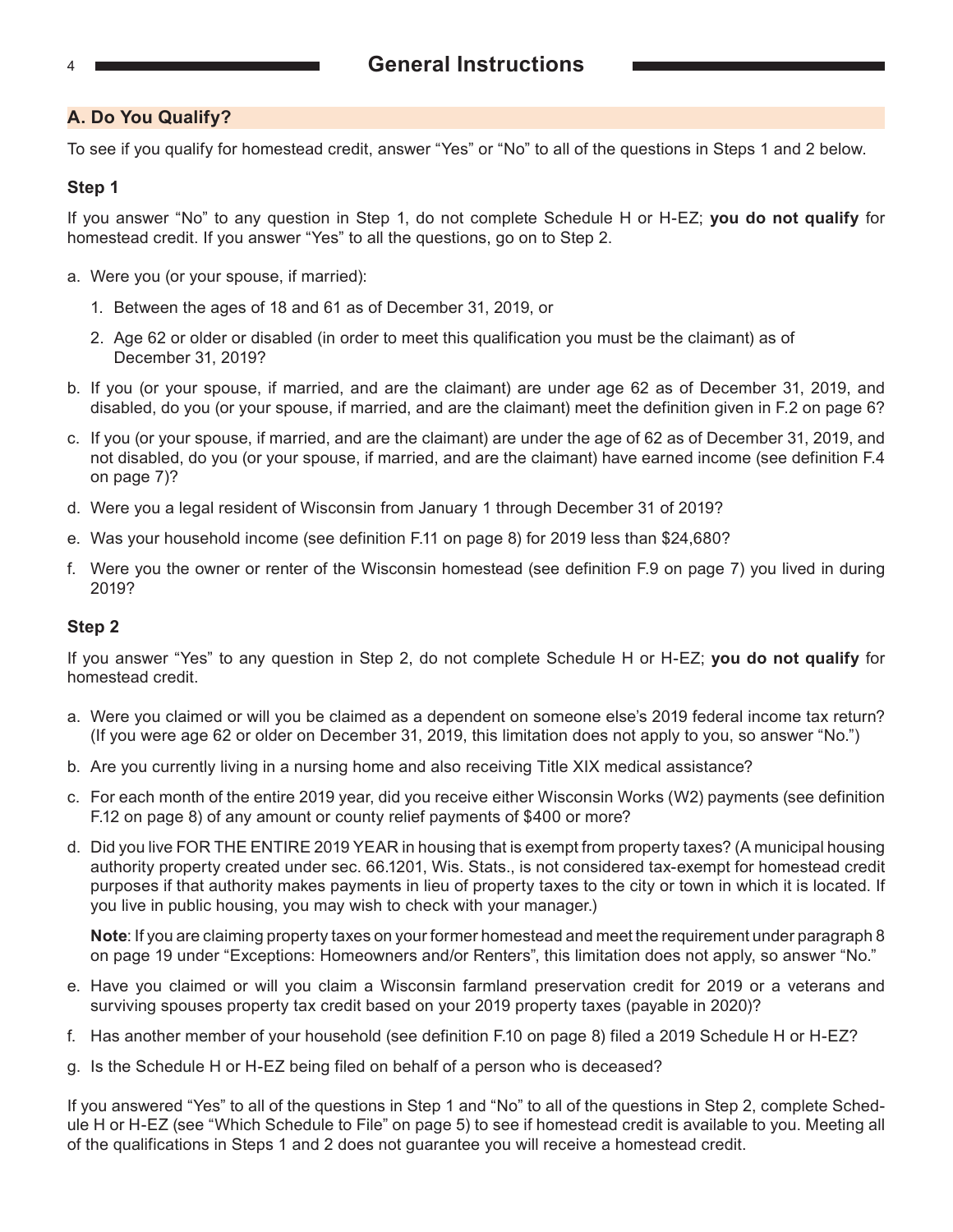#### <span id="page-4-0"></span>**B. Which Schedule to File**

- You may file Schedule H-EZ if:
- You (and your spouse, if married) have taxable and nontaxable income only from the following sources:
	- 1. Wages, salaries, tips, etc. (if any of your wages, salaries, tips, etc., are not taxable to Wisconsin, you cannot file on Schedule H-EZ)
	- 2. Interest and dividends
	- 3. Unemployment compensation
	- 4. Pensions, annuities, and other retirement plan distributions
	- 5. Social security benefits (including federal and state SSI, SSI-E, SSD, and caretaker supplement payments)
	- 6. Railroad retirement benefits
	- 7. Alimony, child support, and family maintenance
	- 8. Wisconsin Works (W2), county relief, kinship care, and other cash public assistance
	- 9. Gambling winnings (if your gambling winnings are reported on federal Schedule C or C-EZ, you cannot file on Schedule H-EZ)
- During 2019 you (and your spouse, if married) did not repay any amount that was included as nontaxable household income on a prior year's homestead credit claim.
- You did not become married or divorced during 2019.
- If you are married, your spouse was a legal resident of Wisconsin from January 1 through December 31, 2019.
- If you are married, you and your spouse did not maintain separate homes during any part of 2019 (including one spouse in a nursing home).
- Your home was used only for personal purposes while you lived there in 2019 (for example, no rental or business use, or use of a separate unit by others rent free).
- Your home was located on one acre of land or less.
- You did not sell your home during 2019.

If you cannot file on Schedule H-EZ, you must file on Schedule H.

#### **C. How, When, and Where to File**

1. **How** If you file a Wisconsin income tax return, you should file your Schedule H or H-EZ with the tax return (paper clipped together if filing a paper return). **Separate filing will delay your homestead refund**. If you (or you and your spouse) are not required to file a tax return, Schedule H or H-EZ may be filed by itself.

You may file Schedule H with Form 1 or 1NPR. You may file Schedule H-EZ with Form 1; you cannot file Schedule H-EZ with Form 1NPR.

 If you previously filed your Wisconsin income tax return, and are filing a paper return, write "Income Tax Return Separately Filed" at the top of Schedule H or H-EZ. Do not place a checkmark at the top of Schedule H or H-EZ to designate it as an amended return.

**The fastest way to get your refund is to file electronically**. When you file electronically, within 48 hours after receiving your Wisconsin acknowledgment you must send all of the required Schedule H or H-EZ attachments along with a completed Form W-RA, *Required Attachments for Electronic Filing*. You may either mail the form and attachments to the address listed in the Form W-RA instructions or attach them electronically on our website at [https://tap.revenue.wi.gov/WRA](https://tap.revenue.wi.gov/WRA/)/. For additional information, see the department's website at [revenue.wi.gov](https://www.revenue.wi.gov/) or contact any department office.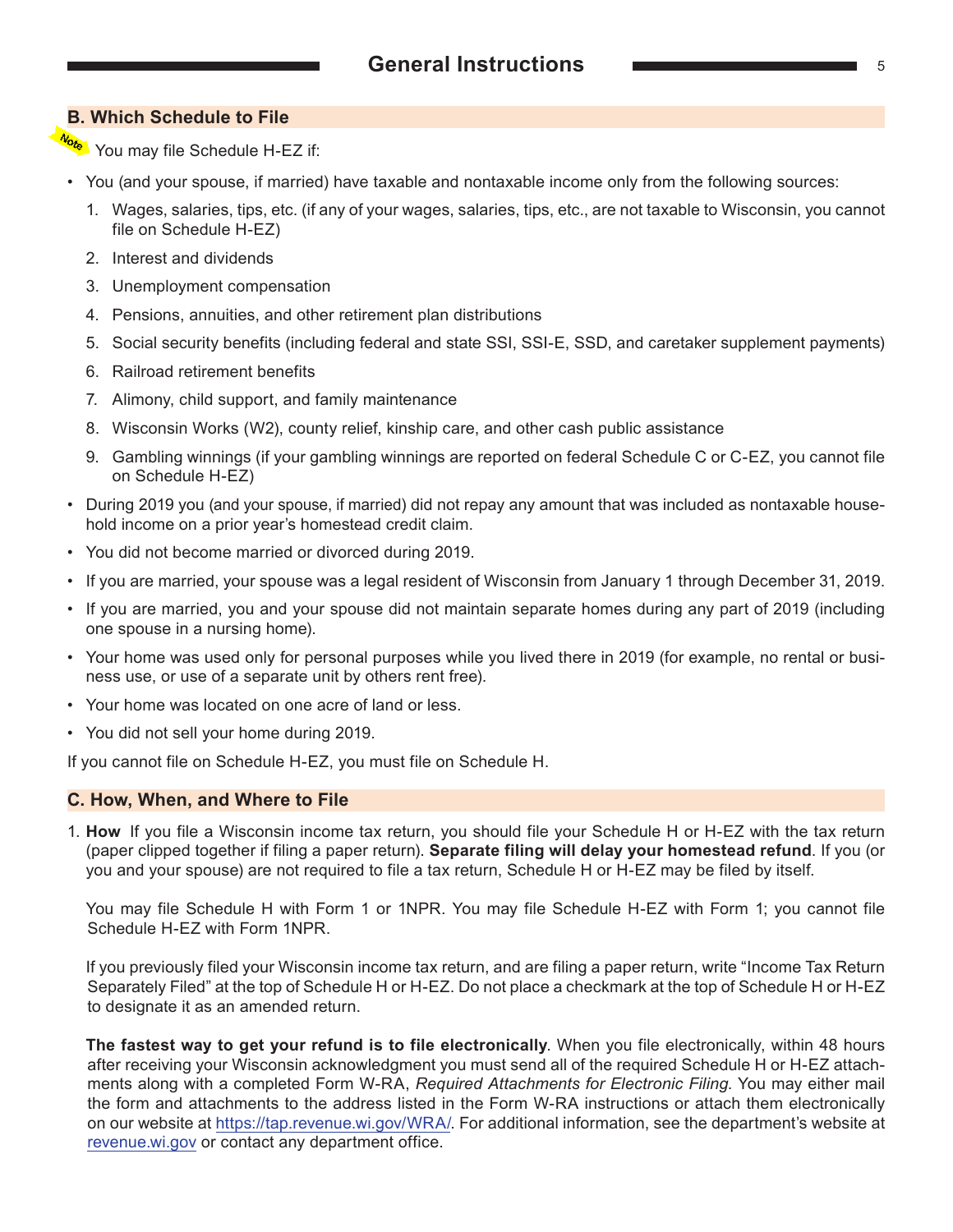#### <span id="page-5-0"></span><sup>6</sup> **General Instructions**

- 2. **When** For most claimants, the deadline for filing a 2019 Schedule H or H-EZ is April 15, 2024. If you are a taxpayer with a fiscal year (one ending on a date other than December 31), the deadline is 4 years, from the 15th day of the 4th month after the end of the fiscal year to which the claim relates. Do not file your 2019 Schedule H or H-EZ before January 1, 2020.
- 3. **Where** If you are not filing electronically, mail Schedule H or H-EZ with your Wisconsin income tax return to:

 Wisconsin Department of Revenue PO Box 34 Madison WI 53786-0001

#### **D. Additional Help or Questions About Refunds**

- 1. **Help** For general information about homestead credit visit any Department of Revenue office. For help in preparing Schedule H or H-EZ, schedule an appointment at our Milwaukee location by calling (414) 227- 3887. The location and telephone number of the office nearest you may be found on our website at [revenue.](https://www.revenue.wi.gov/Pages/FAQs/ise-address.aspx) [wi.gov/Pages/FAQs/ise-address.aspx](https://www.revenue.wi.gov/Pages/FAQs/ise-address.aspx). You may also email [DORHomesteadCredit@wisconsin.gov](https://www.revenue.wi.gov/Pages/ContactUs/dorhelp.aspx?subject=dorhomesteadcredit), access the department's website at [revenue.wi.gov,](https://www.revenue.wi.gov/) or phone (608) 266-8641 (Madison).
- 2. **Refunds** If you need to contact the Department of Revenue about your refund, please wait at least 12 weeks after filing your Schedule H or H-EZ. Automated assistance is available 24 hours a day, 7 days a week by calling:

(608) 266-8100 in Madison

 (414) 227-4907 in Milwaukee, *or* 1-866-WIS-RFND (1-866-947-7363) toll-free within the U.S. or Canada

 If you need to speak with a person, assistance is available Monday through Friday from 7:45 a.m. to 4:30 p.m. by calling (608) 266-8641 in Madison (long-distance charges, if applicable, will apply). If you call, you will need your social security number and the dollar amount of your refund. You may also get information on your refund using the department's secure website at [revenue.wi.gov.](https://www.revenue.wi.gov/)

3. **TTY** Telephone help is available using TTY equipment. Call the Wisconsin Telecommunications Relay System at 711.

#### **E. Refunds of Divorced Claimants**

If you became divorced after June 20, 1996, and your divorce judgment states that your former spouse must pay a tax liability owed to the Department of Revenue, attach a copy of the divorce judgment to Schedule H or H-EZ. Also fill in "04" in the Special Conditions box located to the right of where your zip code is entered on Schedule H or H-EZ. This will prevent your refund from being applied against that tax liability.

#### **F. Definitions**

- 1. **Age** If your birthday falls on January 1, you are considered to be a year older as of December 31, 2019. **Example:** If you were born on January 1, 1955, you are considered to be age 65 as of December 31, 2019.
- 2. **Disabled** An individual who is unable to engage in any substantial gainful employment by reason of a medically determinable physical or mental impairment which has lasted or is reasonably expected to last for a continuous period of not less than 12 months. If you are disabled, you are required to verify you meet the definition of disabled by enclosing one of the following:
	- a. **Physician's Statement** A statement from your physician which states the beginning date of the disability and that you meet the definition of disabled, as described above.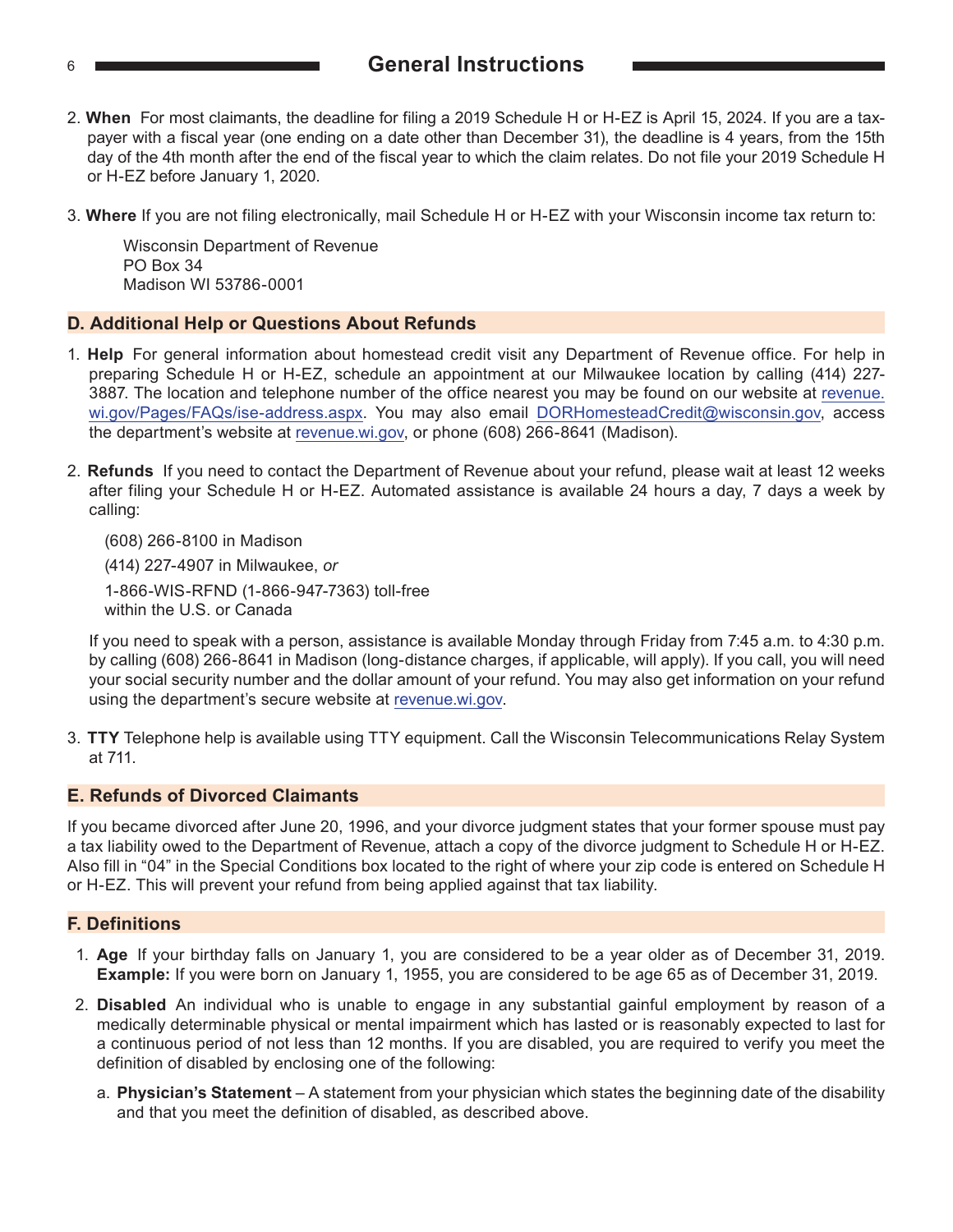- <span id="page-6-0"></span> b. **Veteran's Statement** – A statement from the Veteran's Administration certifying that the claimant is receiving a disability benefit due to 100 percent disability.
- c. **Social Security Administration Document** A document or copy of a document from the Social Security Administration stating the date the disability began.
- 3. **Disqualified Loss** The sum of the following amounts:
	- a. Net loss from sole proprietorships
	- b. Net capital loss
	- c. Net loss from sales of business property, excluding loss from involuntary conversions
	- d. Net loss from rental real estate, royalties, partnerships, tax-option (S) corporations, trusts, estates, and real estate mortgage investment conduits
	- e. Net farm loss

Notel This does not include net profits or net gains from the sale or exchange of capital or business assets. *Example:* You have two partnerships reported on federal Schedule E. Partnership A reports a net profit of \$55,000 on line 28(k) of federal Schedule E. Partnership B reports a net loss of (\$15,000) on line 28(i) of federal Schedule E. The amount of disqualified loss added back to household income is \$15,000.

- 4. **Earned Income** Wages, salaries, tips, other employee compensation, and net earnings from self-employment. *Example 1:* You have \$15,000 of wages and (\$6,000) of net earnings from self-employment. Your total earned income would be \$9,000. *Example 2:* You have \$5,000 of wages and (\$8,000) of net earnings from selfemployment. Your total earned income would be less than zero. Therefore, unless you were over the age of 61, as of December 31, 2019, or disabled, you would not qualify to claim the homestead credit.
- 5. **Farm** A farm is property used for agricultural purposes. Your homestead generally is considered part of a farm if the current or most recent use of the property while owned by you was for agricultural purposes.
- 6. **Farmer** A farmer is any person engaged in farming.
- 7. **Farming** The operation of farm premises owned or rented by the operator.
- 8. **Farm Premises** Areas used for operations of:
	- a. Planting and cultivating of the soil.
	- b. Raising and harvesting of agricultural, horticultural, or arboricultural crops.
	- c. Raising, breeding, tending, training, and management of livestock, bees, poultry, fur-bearing animals, wildlife or aquatic life, or their products.
	- d. The processing, drying, packing, packaging, freezing, grading, storing, delivering to storage, to market, or to a carrier for transportation to market, distributing directly to consumer, or marketing any of the abovenamed commodities, substantially all of which have been planted or produced.
	- e. The clearing of such premises and the salvaging of timber and management and use of wood thereafter, but not including logging, lumbering, or wood cutting operations unless conducted as an accessory to other farming operations.
	- f. The managing, conserving, improvement, and maintaining of such farm premises or the tools, equipment, and improvements thereafter and the exchange of labor, services, or the exchange of use of equipment with other farmers in pursuing such activities.

 For any person deriving their principal income from farming, the operation of farm machinery in performing farming services for other farmers for a consideration, other than exchange of labor, shall be deemed farming if it does not exceed 30 days during 2019. This operation shall be deemed to include any other activities commonly considered to be farming whether conducted on or off such premises by the farm operator. **Note:** Areas used for operations do not include other areas, greenhouses, or other similar structures unless used principally for the production of food and farm plants.

9. **Homestead** Your homestead is the Wisconsin home you occupy, whether you own it or rent it, and up to one acre of land adjoining it (or up to 120 acres of land if the homestead is part of a farm). For example, it may be a house, an apartment, a rented room, a mobile or manufactured home, a farm, or a nursing home room.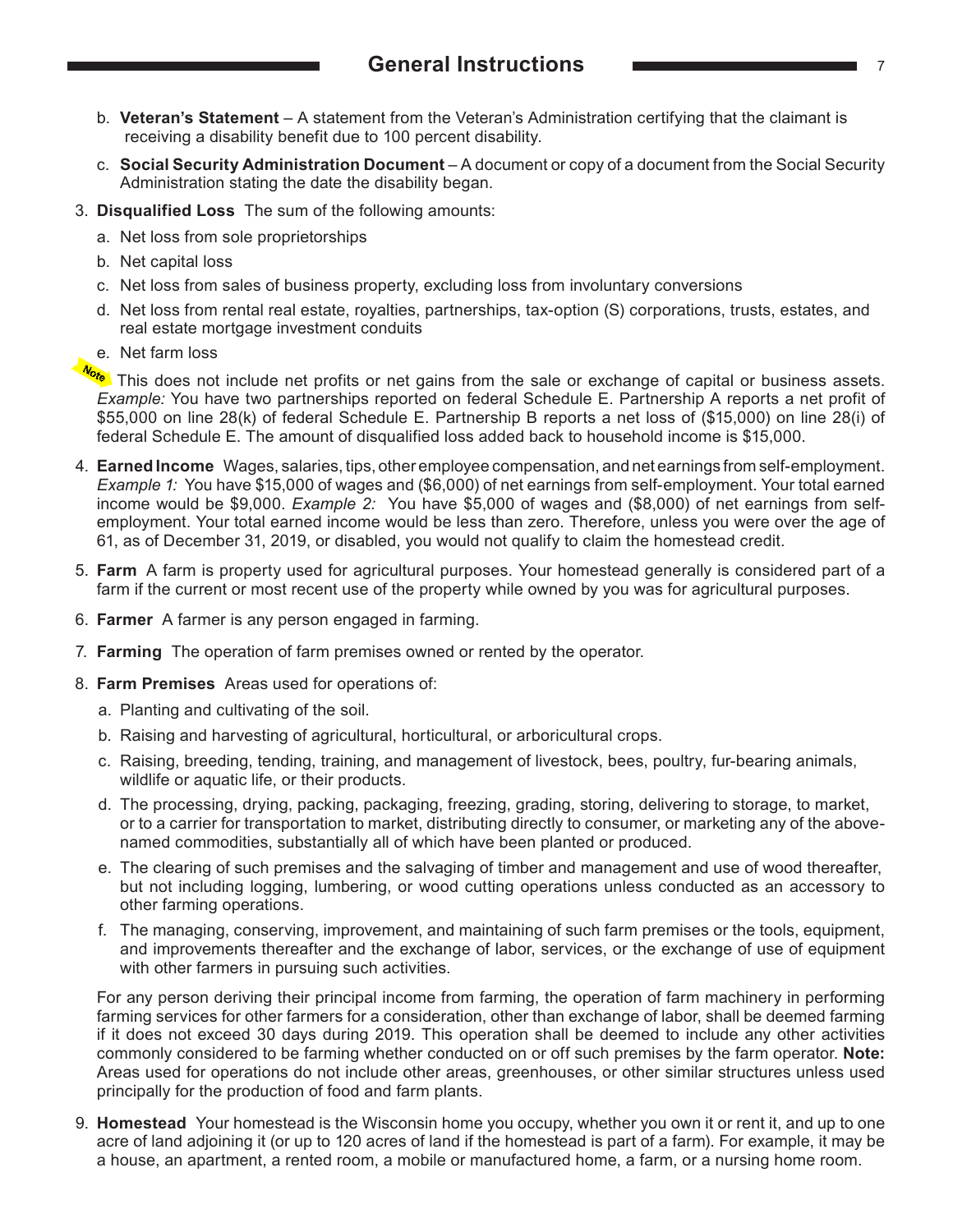#### <span id="page-7-0"></span><sup>8</sup> **General Instructions**

 Unless your homestead is part of a farm, it does not include any part that is used for business or rental purposes where a deduction is allowed or allowable for federal tax purposes, or a separate unit occupied by others rent free.

- 10. **Household** A household is a claimant and the claimant's spouse living in the claimant's homestead. If you are single, you are a household, whether you live alone or with others. If you are married, you and your spouse are a household if you live together. If you are married but you and your spouse maintained separate homes on December 31, 2019, you are each considered a separate household.
- 11. **Household Income** Household income is all your income reportable for Wisconsin income tax purposes and all the items identified on lines 9a through 11j of Schedule H (lines 6a through 6i of Schedule H-EZ), less a deduction of \$500 for each qualifying dependent.

 If you were married and lived with your spouse during all of 2019, you must combine both incomes to determine household income. If during 2019 you were separated from your spouse for all or part of the year (including one spouse living in a nursing home), you became married or divorced, or your spouse died, see the "Special Instructions" on pages 21 through 23 for information on how to determine household income.

12. **Wisconsin Works (W2) Payment** A Wisconsin Works or "W2" payment is a payment received under the Wisconsin Works assistance program for participating in a community service job or a transitional placement, or as a caretaker of a newborn child.

 Amounts received under the Wisconsin Works program for trial jobs are taxable wages and are not included in the definition of Wisconsin Works (W2) payment for homestead credit purposes. Amounts received for job access loans, health care coverage, child care subsidies, and transportation assistance are also not included in the definition, and are not includable in household income.

#### **G. Situations and Solutions**

Publication 127, *Wisconsin Homestead Credit Situations and Solutions*, provides additional information about various situations covered in these instructions, as well as some situations that are not covered. Publication 127 is available at any Department of Revenue office or through the department's website at [revenue.wi.gov](https://www.revenue.wi.gov/).

#### **H. Filing Incorrect Claims**

If you file an incorrect claim for homestead credit due to negligence or fraud, you may be subject to penalties. Civil penalties can be as much as 100% of the difference between the credit claimed and the amount that should have been claimed. Criminal penalties include a fine up to \$10,000 and imprisonment.

Restrictions and penalties may apply to incorrect claims for refundable credits, including but not limited to, earned income credit, homestead credit, or the veterans and surviving spouses property tax credit.

If you file a credit claim that is reckless or with intentional disregard of the income tax law, one or both of the following may apply:

- (1) You may not be allowed to claim that credit and any other refundable credit for the next two tax years
- (2) You may be subject to a penalty equal to 25% of the difference between the credit claimed on your return and the credit as properly calculated

If you file a credit claim that is false or excessive and filed with fraudulent intent, one or both of the following may apply:

- (1) You may not be allowed to claim that credit and any other refundable credit for the next ten years
- (2) You may be subject to a penalty equal to 100% of the difference between the credit claimed on your return and the credit as properly calculated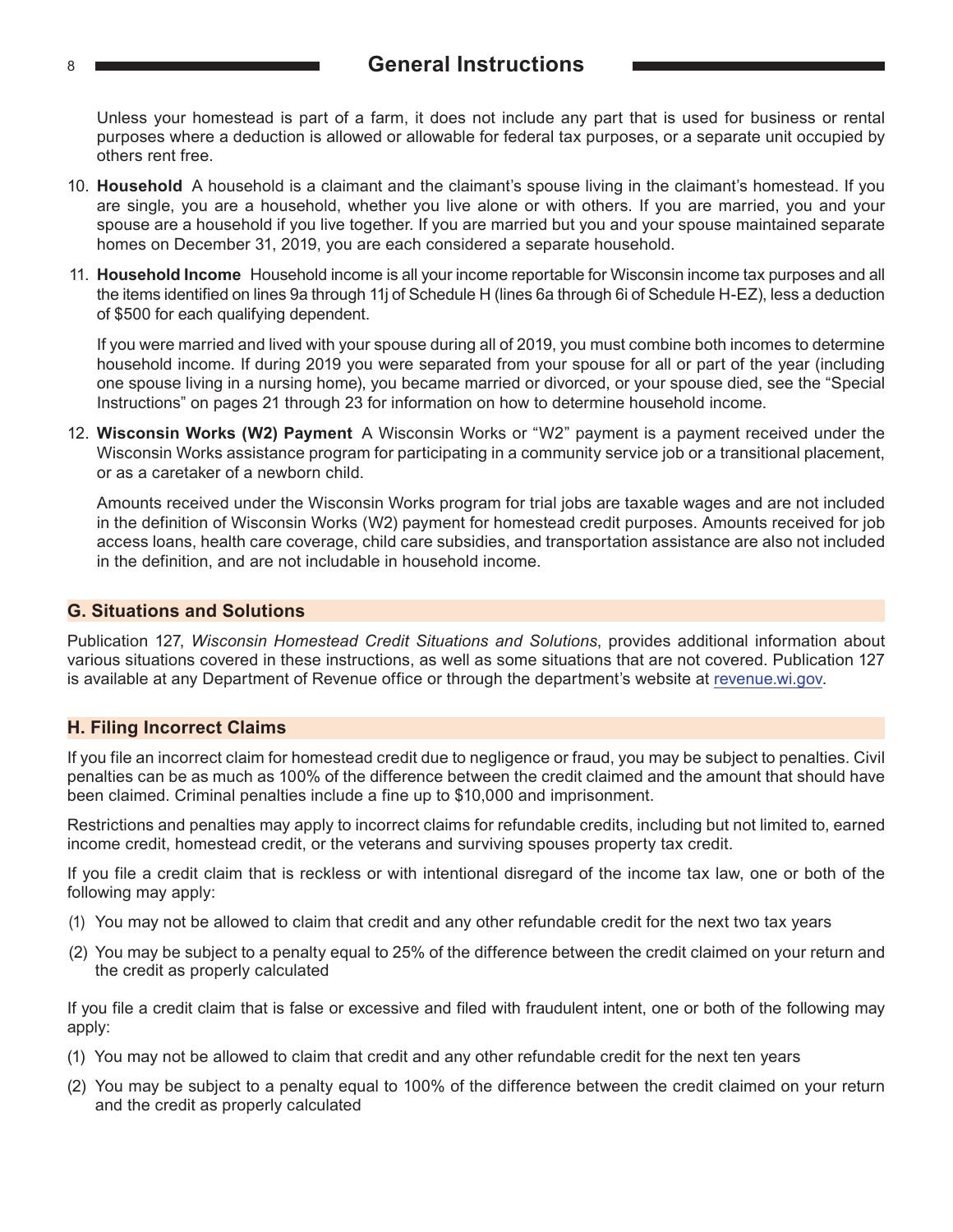#### <span id="page-8-0"></span>**I. Amending Schedule H or H‑EZ**

If you find that you made an error on your original Schedule H or H-EZ, fill in another Schedule H or H-EZ. Place a checkmark where indicated at the top of your corrected Schedule H or H-EZ to designate it as an amended return. Fill in lines 1a through 19 (lines 1a through 14 of Schedule H-EZ) using the corrected amounts of household income, property taxes, and rent.

Include with your amended Schedule H or H-EZ a copy of the property tax bill(s) and/or the original rent certificate(s) for any additional property taxes and/or rent that is claimed. If filing a paper return, send these documents with your return or with Form W-RA, if filing electronically.

**Note**: You may be able to electronically file an amended homestead credit claim through the department's Wisconsin e-file application at [revenue.wi.gov](https://www.revenue.wi.gov/) or through your software package.

#### *If you filed only Schedule H or H-EZ*

Sign and date your amended Schedule H or H-EZ in the space provided, if filing a paper return. If you and your spouse are residing together, your spouse must also sign.

Include with your amended Schedule H or H-EZ, Schedule AR, *Explanation of Amended Return,* to explain the changes made to your return.

If your amended Schedule H or H-EZ has increased the amount of your homestead credit, you will receive a refund for the additional amount. If your amended Schedule H or H-EZ has decreased the amount of your homestead credit, you will owe the difference between the amount shown on the amended Schedule H or H-EZ and the amount of homestead credit previously refunded to you. If you owe an additional amount, include your check or money order, made payable to the Wisconsin Department of Revenue.

If you are not filing electronically, mail your amended Schedule H or H-EZ to:

Wisconsin Department of Revenue PO Box 34 Madison WI 53786-0001.

#### *If you also filed Form 1 or 1NPR*

Your amended Schedule H or H-EZ must be attached to an amended Form 1 or 1NPR, if filing a paper return. See the instructions for Form 1 or 1NPR for information as to how to complete the filing of your amended Form 1 or 1NPR.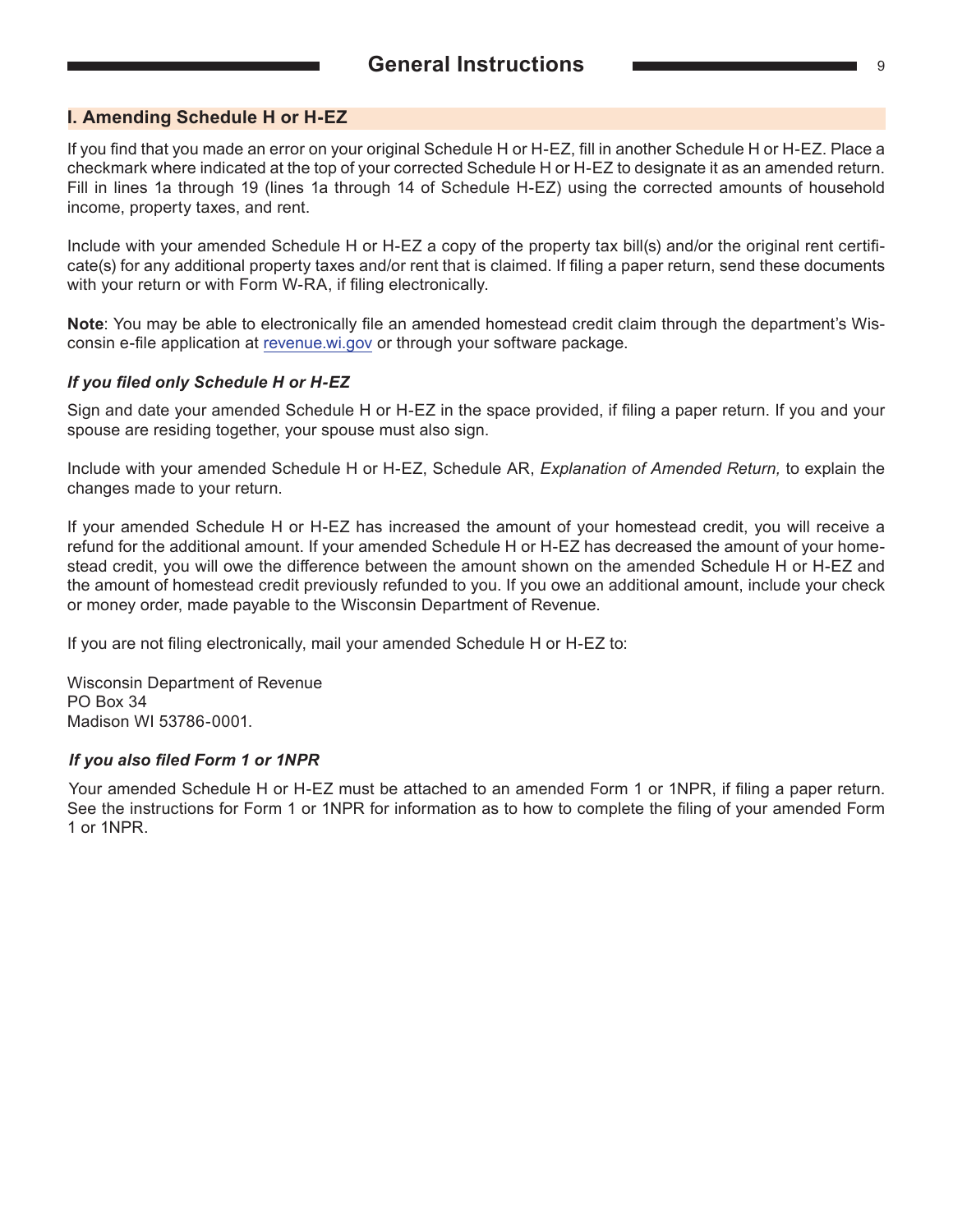#### **Schedule H-EZ**

Instructions for Schedule H-EZ are on the back of the schedule.

#### **Schedule H**

 Schedule H has preprinted zeros in the "cents" area of the entry lines. Amounts filled in on those lines should be rounded to the nearest dollar. For more tips, see page 2.

#### **Name and Address Area**

Print or type all information requested in the spaces provided on Schedule H. Include your social security number (and your spouse's, if applicable) and your tax district. Do not use a return address label. Do not include a lot number or suite number as an apartment number. These should be included as part of the street address.

#### **Special Conditions**

Certain persons have to enter information in the Special Conditions section. See "Refunds of Divorced Claimants" on page 6.

#### ■ Lines 1 Through 6 (Lines 1 Through 3 of Schedule H-EZ) – Questions

Fill in the information requested on these lines. Failure to answer these questions may delay your refund.

**Questions 1a and 1b** Fill in your age as of December 31, 2019, on line 1a. If married, fill in spouse's age as of December 31, 2019, on line 1b. If either you or your spouse, if married, are age 62 or older as of December 31, 2019, you do not need to answer questions 1c or 1d.

**Question 1c** If the answers to questions 1a and 1b are both under age 62, answer question 1c. If you answer 1c "yes", you do not need to answer question 1d. **Note:** Only one spouse must meet the definition of disabled to qualify for the homestead credit. The spouse that meets this definition must be the claimant.

**Question 1d** If the answer to question 1c is "no", answer 1d. If you and your spouse are under age 62 as of December 31, 2019, you and your spouse are not disabled, and you and your spouse do not have earned income, you do not qualify for the homestead credit. **Note:** Only one spouse must have earned income to qualify for the homestead credit. The spouse that meets this definition must be the claimant.

**Question 2** You are not a full-year legal Wisconsin resident if you moved here from another state after January 1, 2019, or if you moved here from another state for educational purposes only and have not abandoned your other state's residence. If you are not a U.S. citizen, you are not a legal Wisconsin resident unless (1) you are a lawful permanent resident of the United States (have been issued a green card or permanent residence card), a refugee, or have been granted asylum, and (2) you intend to remain permanently and indefinitely in Wisconsin.

**Question 4b** It is not necessary to answer question 4b unless 4a is answered "Yes."

**Question 5** If you became married or divorced during 2019, check "Yes." Fill in the date and place a checkmark in front of the word "married" or "divorced." See the "Special Instructions" on pages 22 and 23.

**Question 6a** It is not necessary to answer question 6a if you were not married during any part of 2019. If one spouse was in a nursing home during 2019, you are considered to be maintaining separate homes, so answer "Yes" to question 6a.

**Question 6b** If this applies to you, refer to the "Special Instructions" on pages 21 and 22 for additional information.

#### ■ Lines 7 Through 12 – Household Income

These instructions apply if during all of 2019 you were single or married and living with your spouse. If during 2019 you were separated, you became married or divorced, or your spouse died, read the applicable "Special Instructions" on pages 21 through 23 before you complete lines 7 through 12.

<span id="page-9-0"></span>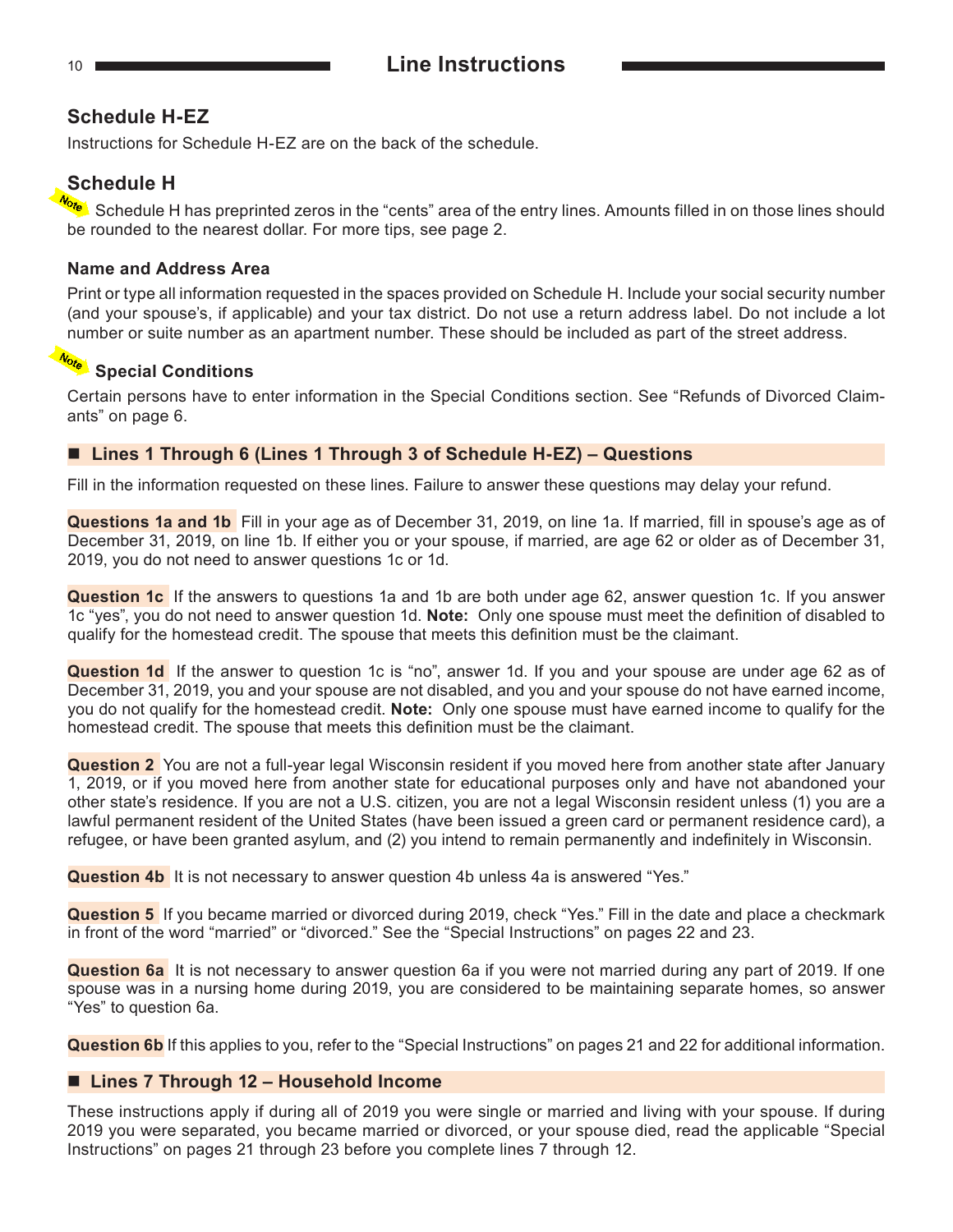<span id="page-10-0"></span>**Line 7 (Line 4 of Schedule H‑EZ) – Income from Tax Return** Fill in line 7 (line 4 of Schedule H-EZ) only if you or you and your spouse are filing or have already filed a 2019 Wisconsin income tax return. If you were married and lived with your spouse all year but file separate income tax returns, fill in the income from both of your tax returns.

If you are filing your tax return with Schedule H or H-EZ, first complete the income portion of your tax return. Fill in the income from line 13 of Form 1 or line 31 of Form 1NPR, on line 7 (line 4 of Schedule H-EZ).

**Exception:** If you are filing Form 1NPR and line 30, Wisconsin column, is more than line 16, Wisconsin column, subtract line 30 from line 16. Fill in the result on line 7 as a negative number.

If you or you and your spouse have already filed your 2019 Wisconsin income tax return, see page 5, Part C.1, paragraph 3.

If you fill in line 7 (line 4 of Schedule H-EZ), do NOT fill in line 8a, 8b, or 8c (line 5a, 5b, or 5c of Schedule H-EZ).

**Note**: If scholarship or fellowship income was included in household income in a prior year, any portion of that income included on line 7 of your 2019 Schedule H may be subtracted on line 9h. Enter the amount of the subtraction as a negative number.

**Line 8 (Line 5 of Schedule H‑EZ) – Income – No Tax Return** Fill in lines 8a, 8b, and 8c (lines 5a, 5b, and 5c of Schedule H-EZ) only if you or you and your spouse are not filing a 2019 Wisconsin income tax return. If you were married and lived with your spouse all year, fill in all of the income of both spouses. If you lived with your spouse for only part of the year, see the "Special Instructions" on pages 21 and 22.

**Line 8a (line 5a of Schedule H‑EZ)** Fill in the amount of wages, interest (including funeral trust interest), and dividends that are taxable to Wisconsin in the spaces provided. Fill in the total of these amounts on line 8a (line 5a of Schedule H-EZ).

**Line 8b (line 5b of Schedule H‑EZ)** Fill in all other items of Wisconsin taxable income on line 8b (line 5b of Schedule H-EZ), such as: unemployment compensation, pensions and annuities, gambling winnings, capital gains, alimony, and business income. If filing Schedule H, attach a schedule explaining the sources of income and the amount from each source.

**Qualified Wisconsin retirement income exclusion** If you (and/or your spouse if married filing a joint return) were 65 years of age or older on December 31, 2019, and your federal adjusted gross income is less than \$15,000 (\$30,000 if married filing a joint return or, if married filing a separate return, the sum of both spouses' federal adjusted gross income must be less than \$30,000), \$5,000 of your qualified retirement income is not taxable for Wisconsin purposes. If both spouses were 65 years of age or older, each spouse may exclude up to \$5,000 of qualified retirement income. Do not include this amount on line 8b (line 5b of Schedule H-EZ). Instead, this amount should be included on line 9d (line 6d of Schedule H-EZ). **CAUTION** If you (and/or your spouse if married filing a joint return) qualify, the exclusion of qualified retirement income is mandatory and must be deducted from your taxable income.

**Line 8c (line 5c of Schedule H-EZ)** If you have income reportable on line 8 (line 5 of Schedule H-EZ) and paid for medical care insurance (including Medicare insurance deducted from your social security benefits and Medicare Supplemental insurance) or long-term care insurance in 2019, you may be able to claim a deduction for all or a portion of these costs:

1) Complete the worksheet below. If you purchased your medical care insurance through an Exchange (Marketplace), the amount you paid is the amount paid after your premium was reduced for any advance payment of the premium assistance credit.

| <b>Insurance Deduction Worksheet</b>                                                        |
|---------------------------------------------------------------------------------------------|
| 1. Amount you paid in 2019 for medical care insurance during a period in which you were not |
|                                                                                             |
|                                                                                             |
| 4. Amount you paid for medical care insurance in 2019 while you were self-employed 4.       |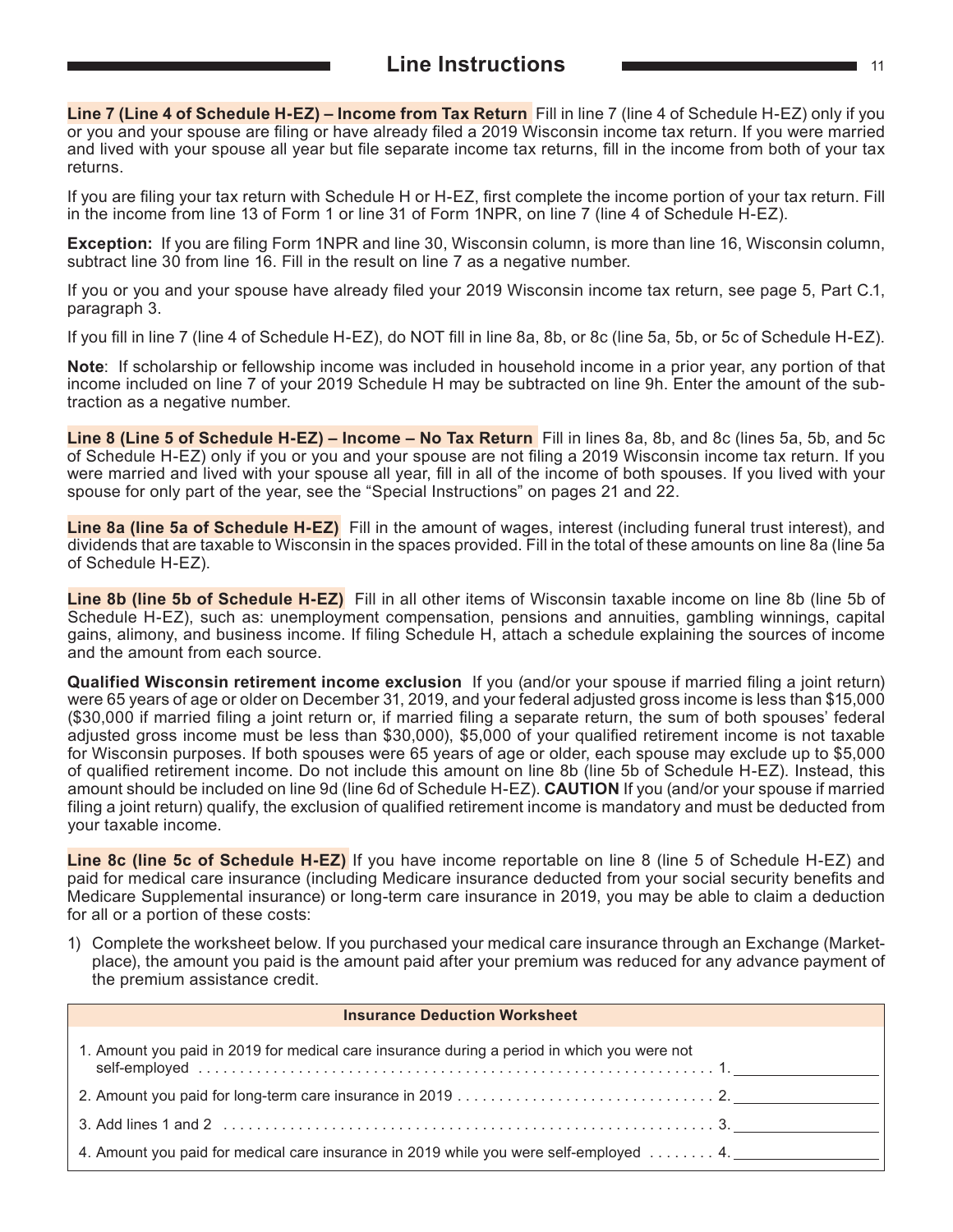*Line 8c Instructions - continued*

2) The amount from line 3 of the worksheet on page 11 may be claimed against taxable income reported on line 8 of Schedule H (line 5 of Schedule H-EZ). The amount from line 4 of the worksheet may only be claimed against net income from self-employment.

**CAUTION** The amount of your deduction may not exceed your (1) net income from self-employment or (2) your taxable income, as reported on line 8 of Schedule H (line 5 of Schedule H-EZ), to cause your income to become negative.

**Example 1**:You received \$500 of taxable interest, \$10,000 of gross social security benefits, and a \$2,000 pension distribution in 2019. Medicare Part B premiums of \$1,560 were deducted from the social security benefits received. As you were at least age 65 at the end of 2019, the pension distribution is excluded from taxable Wisconsin income (see the 2019 Form 1 instructions for additional information concerning the retirement income exclusion).

Enter "500" on line 8a (line 5a of Schedule H-EZ). As the medical care insurance deduction (\$1,560) is limited to taxable Wisconsin income reported, enter "-500" on line 8c (line 5c of Schedule H-EZ). Enter "10000" on line 9b (line 6b of Schedule H-EZ) and "2000" on line 9d (line 6d of Schedule H-EZ).

**Example 2**:Same facts as in Example 1, except instead of a pension distribution of \$2,000 you had gambling winnings of \$2,000 in 2019.

Enter "500" on line 8a (line 5a of Schedule H-EZ). Enter "2000" on line 8b (line 5b of Schedule H-EZ). Enter "10000" on line 9b (line 6b of Schedule H-EZ). Enter "-1560" on line 8c (line 5c of Schedule H-EZ).

**Example 3:** You had \$2,000 of self-employment income, \$141 of self-employment tax deduction, \$100 of interest income, and \$6,000 of railroad retirement benefits. You paid \$3,000 in medical insurance premiums for the year.

Enter "100" on line 8a (line 5a of Schedule H-EZ). Enter "1859" (\$2,000 less \$141 of self-employment tax deduction) on line 8b (line 5b of Schedule H-EZ). Enter "-1859" on line 8c (line 5c of Schedule H-EZ). Since you are a self-employed individual, the deduction is limited to your self-employment income only. Therefore, no additional amount is allowed to offset the \$100 of taxable interest income. Enter "6000" on line 9c of Schedule H (line 6c of Schedule H-EZ).

#### ■ Lines 9a Through 11j

Fill in all nontaxable household income received in 2019 from any of the sources indicated. If you are married, combine the incomes of both spouses and fill in the totals for each category. Do not include amounts already included on line 7, 8a, 8b, or 8c (line 4, 5a, 5b, or 5c of Schedule H-EZ).

**Repaid amounts** Nontaxable income that was included in household income in a prior year and was required to be repaid in 2019 may be subtracted from household income on your 2019 Schedule H. Subtract the amount repaid on the income line of Schedule H to which the repayment relates. Attach an explanation indicating the amount of the repayment and the year it was included on a homestead credit claim.

If the subtraction results in a negative amount, fill in that amount as a negative number. For example, fill in negative 500 as -500.

**Example**: Your 2018 Schedule H reported \$8,000 of social security benefits received in 2018. In 2019 you received social security benefits of \$9,000 but were required to pay back \$3,000 of the benefits you received in 2018. Fill in "6000" on line 9b of the 2019 Schedule H. This is the social security received in 2019 (\$9,000) less the amount repaid (\$3,000).

**Line 9a (6a of Schedule H‑EZ) Unemployment compensation** Fill in the total amount of unemployment compensation received in 2019 that is not already included on line 7 or 8b (line 4 or 5b of Schedule H-EZ). Both taxable and nontaxable unemployment compensation must be included in household income.

Line 9b (6b of Schedule H-EZ) Social security, SSI, SSI-E, SSD, and CTS Fill in the total amount (not the monthly amount) of social security benefits received in 2019. Include the premium amounts deducted for Medicare Parts A through D (generally, \$1,560 per person for Medicare Part B, unless Social Security advises of a different amount, or \$135.50 per month, per person, if you enrolled in Part B for the first time in 2019), and any social security death benefit (\$255) received. Also fill in federal and state SSI (supplemental security income),

<span id="page-11-0"></span>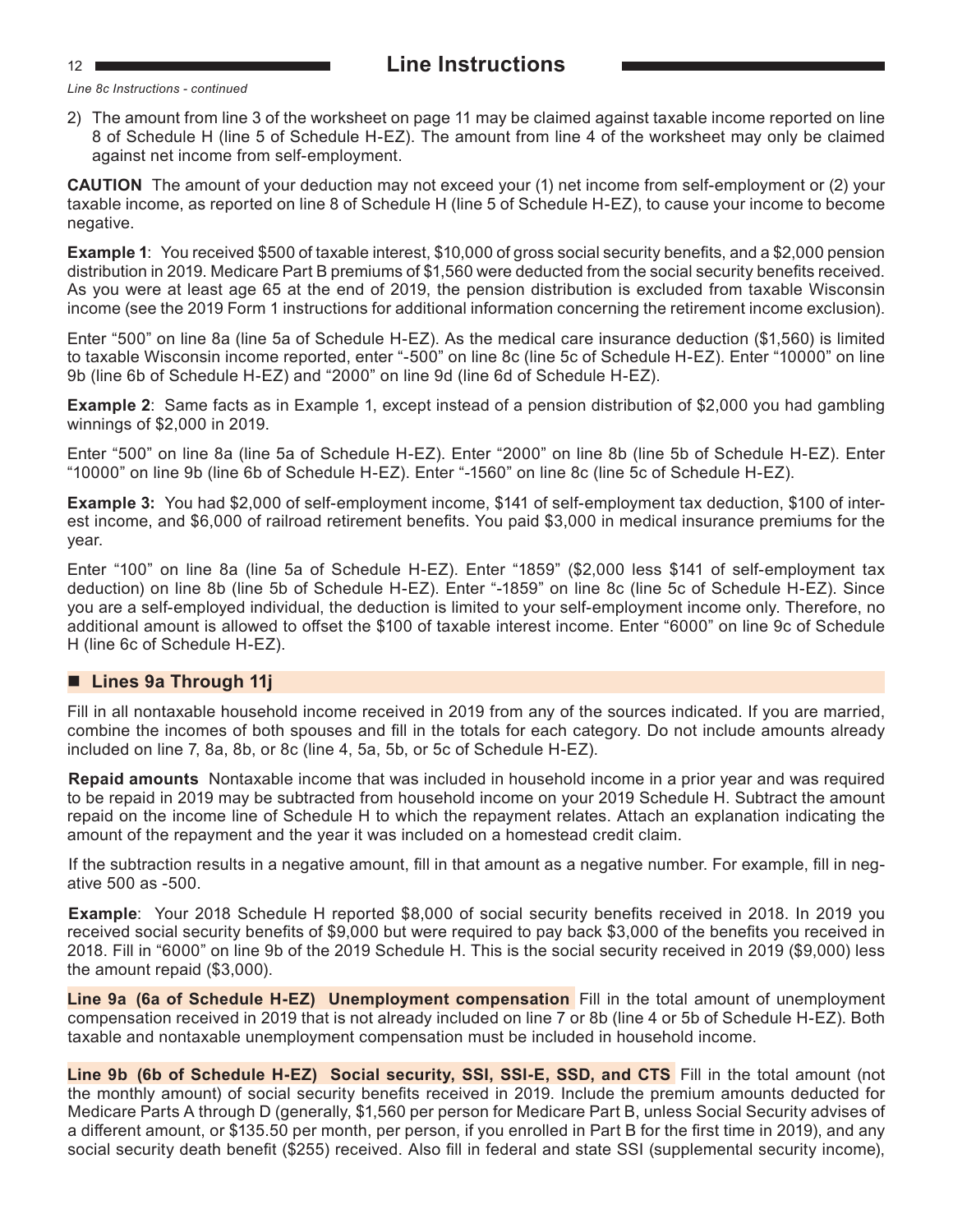#### <span id="page-12-0"></span>*Line 9b Instructions - continued*

SSI-E (supplemental security income – exceptional expense), SSD (social security disability), and CTS (caretaker supplement) payments (\$250 per month for the first child and \$150 per month per additional child).

 Do NOT include Title XX benefits (payments for services). Also do not include your children's social security or SSI benefits, whether paid to them directly or to you on their behalf.

If you or your spouse are age 65 or over and received no social security, SSI, or railroad retirement benefits in 2019, attach a note stating that you did not receive income from any of these sources.

**Line 9c (6c of Schedule H‑EZ) Railroad retirement** Fill in the total amount of railroad retirement benefits received in 2019. Include the premium amounts deducted for Medicare Parts A through D (generally, \$1,560 per person for Medicare Part B, unless the Railroad Retirement Board advises of a different amount, or \$135.50 per month, per person, if you enrolled in Part B for the first time in 2019).

If you or your spouse are age 65 or over and received no social security, SSI, or railroad retirement benefits in 2019, attach a note stating that you did not receive income from any of these sources.

**Line 9d (6d of Schedule H‑EZ) Pensions and annuities, including IRA, SEP, SIMPLE, and qualified plan distributions** Fill in the GROSS amount of ALL pensions and annuities received in 2019 and not included elsewhere. Include veterans' pensions, disability payments, any amounts you contributed to a pension fund, and nontaxable IRA, SEP, SIMPLE, and qualified plan distributions. Both taxable and nontaxable amounts must be included in household income.

**Exceptions:** Do not include nontaxable rollovers (amounts transferred from one retirement plan to another) or tax-free Section 1035 insurance contract exchanges. If all or a part of a pension or annuity distribution in 2019 includes a rollover amount or a tax-free exchange, write "Rollover" or "Tax-Free Exchange" near line 9d (line 6d of Schedule H-EZ). Attach a copy of federal Form 1099-R.

**Example**: In 2019, you received pension income of \$3,500, \$2,700 of which is taxable income and is included on line 7 (line 4 of Schedule H-EZ). No portion of the \$3,500 was a rollover. Enter "800" (\$3,500 - \$2,700) on line 9d (line 6d of Schedule H-EZ).

**Note**: Taxable rollovers or conversions from one retirement plan to another, such as from a traditional IRA to a Roth IRA, should have been included as income on your Wisconsin return and may not be subtracted in determining household income.

**Line 9e (6e of Schedule H‑EZ) Contributions to deferred compensation plans** Fill in contributions to deferred compensation plans that were excluded from income on the income tax return (do not include nondeductible contributions). Excluded deferred compensation is generally reported in box 12 of the wage and tax statement, Form W-2, preceded by the prefix D, E, F, G, H, S, or Y.

**Line 9f (6f of Schedule H‑EZ) Contributions to IRA, self-employed SEP, SIMPLE, and qualified plans** Fill in contributions to these plans that were deducted from income on the income tax return (do not include rollover contributions or nondeductible contributions). These deductions are reported in the "Adjustments to Income" section of federal Schedule 1 (Form 1040 or 1040-SR).

**Line 9g (6g of Schedule H‑EZ) Interest on United States securities and state and municipal bonds** Fill in any nontaxable interest received on securities of the federal government or its instrumentalities, such as U.S. Savings Bonds or Treasury Notes, and on nontaxable state and municipal bonds, such as Wisconsin Housing Finance Authority bonds.

**Line 9h Scholarships, fellowships, grants, and military compensation** Fill in the total amount received in 2019 for NONTAXABLE scholarship and fellowship income (for example, scholarships or fellowships used for books or tuition), educational grants, or military compensation (for example: basic quarters and subsistence allowances, Veterans Educational Assistance Program payments, G.I. Bill benefits, pay from duty in a combat zone, or pay received by certain members of a reserve component of the armed forces). Nontaxable pay from duty in a combat zone is generally reported in box 12 of the wage and tax statement, Form W-2, preceded by the prefix Q.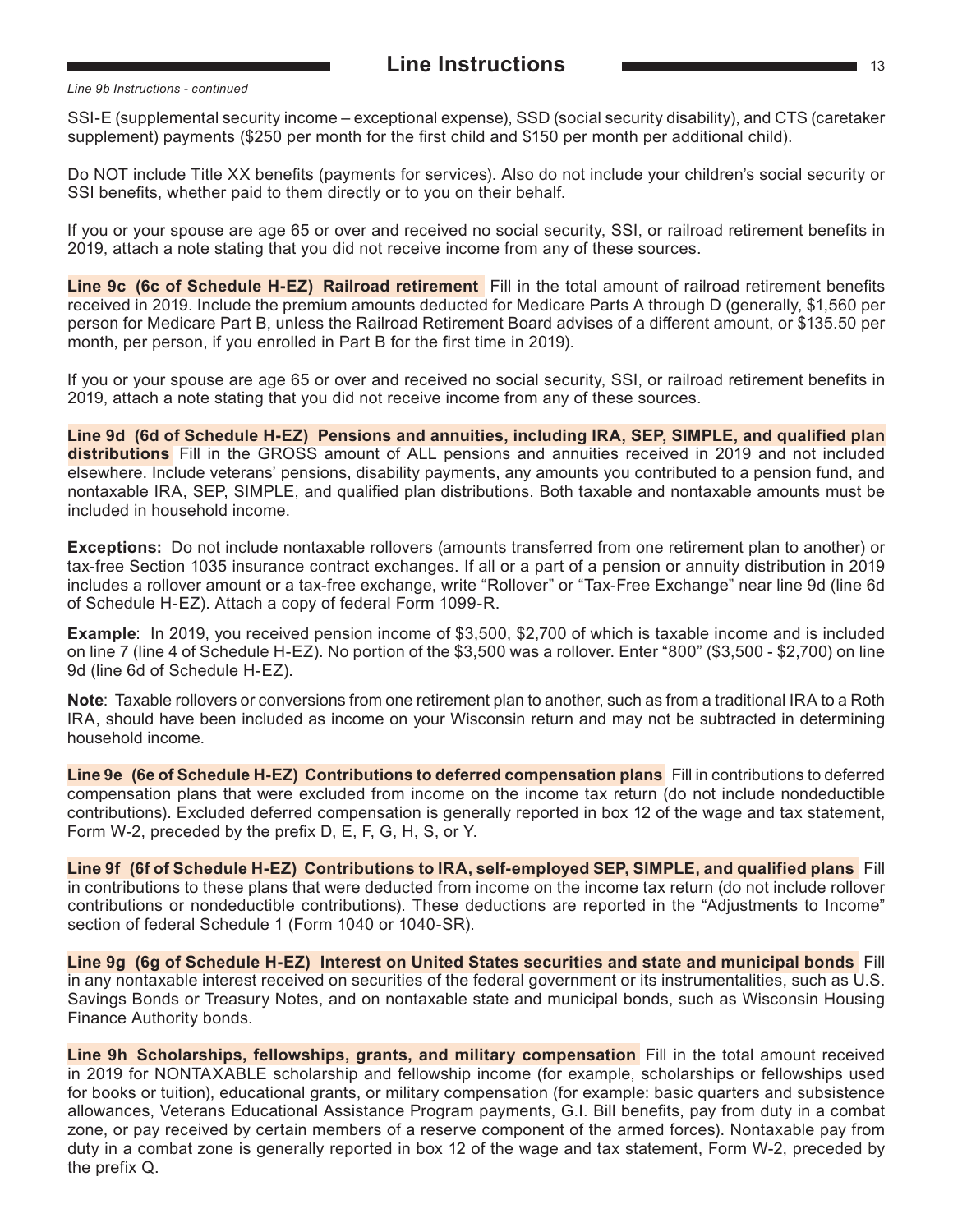<span id="page-13-0"></span>

*Line 9h Instructions - continued*

Do not include student loans or amounts included elsewhere.

**Line 9i (6h of Schedule H‑EZ) Child support, maintenance payments, and other support** Fill in the total amount of any court ordered support payments received in 2019, including child support and family maintenance. Do not include foster care, voluntary support, or amounts included elsewhere.

**Line 9j (6i of Schedule H‑EZ) Wisconsin Works (W2), county relief, kinship care, and other cash public assistance** Fill in the total amount of any Wisconsin Works (W2), county relief, kinship care, and other cash public assistance payments (such as adoption assistance and federal or state disaster grants) received in 2019. Do not include the following: a prior year's homestead credit; nontaxable foster care; gifts; food stamps; nontaxable community options program (COP) payments; or fuel or energy assistance paid to a fuel supplier or utility, or provided under the federal Low-Income Home Energy Assistance Act.

**Note to Schedule H filers**: If you received Wisconsin Works (W2) or county relief payments, place a checkmark in the designated area above line 13; you may need to fill in Schedule 3 on page 3 of Schedule H. See paragraph 5 under "Exceptions: Homeowners and/or Renters," on page 19.

**Lines 10 and 11a** Add lines 7 through 9j. Fill in the total on line 10, at the bottom of page 1 of Schedule H, and on line 11a, at the top of page 2.

**Line 11b Workers' compensation, income continuation, and loss of time insurance (for example, sick pay)** Fill in the total amount received in 2019 from these sources. Nontaxable sick pay is generally reported in box 12 of the wage and tax statement, Form W-2, preceded by the prefix J.

**Line 11c Gain from sale of home** Fill in the gain from the sale or exchange of a principal residence excluded for federal tax purposes. Attach Schedule GL, *Gain or Loss on the Sale of Your Home,* showing the computation of the gain (selling price minus adjusted basis minus expense of sale).

**CAUTION**: Do not include nonrecognized gain from an involuntary conversion (for example, destruction or condemnation) of a principal residence.

**Line 11d Other capital gains not taxable** Include the capital gain exclusion on assets held more than one year, gain deferred or excluded on the sale of capital assets, plus any other nontaxable capital gains that are not reported elsewhere.

**Example**: You reported net long-term capital gains of \$3,000 on federal Schedule D. In computing Wisconsin taxable income, you subtracted \$900 (\$3,000 x 30%) of this gain. Enter "900" on line 11d.

**Line 11e Net operating loss carryforward or carryback and capital loss carryforward** Fill in any net operating loss carryforward or capital loss carryforward (one incurred in a prior year and not used in that year to offset taxable income) or net operating loss carryback deducted in computing 2019 Wisconsin taxable income.

**Example**: You have a \$2,000 capital loss carryforward from 2018 to 2019, and a \$1,900 capital gain for 2019. On Schedule WD, you compute a \$100 net capital loss deduction (\$2,000 carryforward less \$1,900 gain). Enter "2000" on line 11e (the \$1,900 loss offset against capital gain, plus the \$100 loss applied against other income).

#### **Line 11f**

**Income of nonresident spouse or part-year resident spouse and nontaxable income from sources out‑ side Wisconsin** Fill in the income of your nonresident or part-year resident spouse for the time you resided in the same homestead. Also fill in the income received from sources outside Wisconsin that was excluded from Wisconsin taxable income.

**Example**: While a nonresident of Wisconsin, you sold property located outside Wisconsin on the installment basis. In 2019 you are a Wisconsin resident. The gain on the sale of the property sold while you were a nonresident is not taxable to Wisconsin. However, it must be included on line 11f.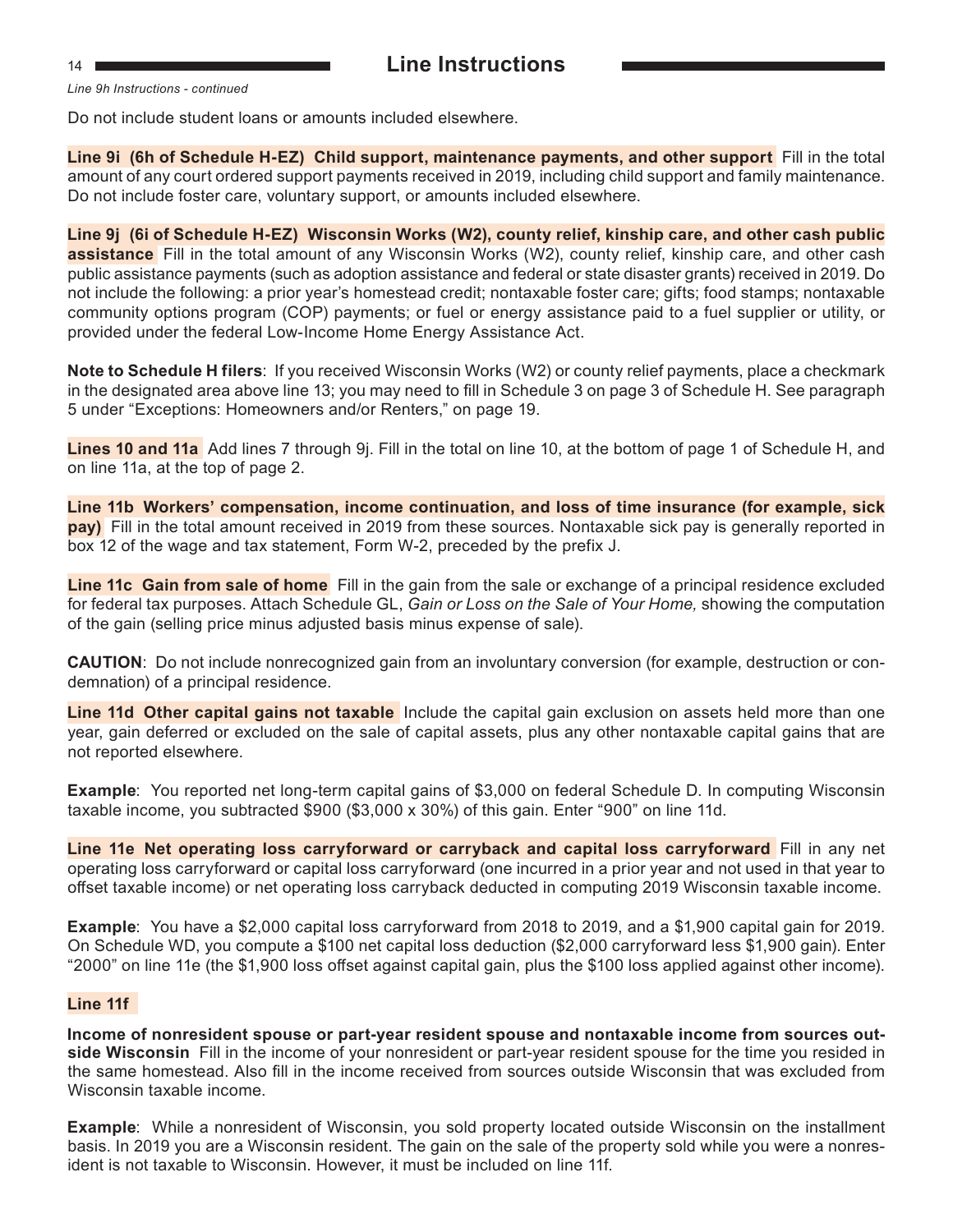<span id="page-14-0"></span>*Line 11f Instructions - continued*

**Resident manager's rent reduction, clergy housing allowance, and nontaxable Native American income** Fill in the amount that a resident manager's rent is reduced in return for services, the nontaxable housing allowance provided to a member of the clergy, and nontaxable income of a Native American.

**Line 11g Partners, LLC members, and tax-option (S) corporation shareholders** Fill in the distributive share of partnership, limited liability company (LLC), and tax-option (S) corporation depreciation, Section 179 expense, depletion, amortization, and intangible drilling costs. This information will not be on the reporting form (Schedule 3K-1 or 5K-1) that you receive from the partnership, LLC, or tax-option (S) corporation. It must be obtained either by contacting the partnership, LLC, or tax-option (S) corporation, or, if available to you, from the tax return of the partnership, LLC, or tax-option (S) corporation.

If any amount included on line 11g is from an activity that produced a net loss, see the instructions for line 11j.

 If the partnership, LLC, or tax-option (S) corporation did not claim any of these expenses, write "None" in Part II of federal Schedule E, near the entity's name.

**Line 11h Car or truck depreciation (standard mileage rate)** If car or truck expenses were claimed using the standard mileage rate, 26¢ per mile is considered depreciation. Multiply the number of miles claimed by 26¢, and include that amount on line 11h. Write the number of miles next to the deduction on Schedule C, E, or F.

**Example**: On a farm schedule you claimed automobile expenses, based on the standard mileage rate for 5,000 business miles. Enter "1300" on line 11h (5,000 miles x 26¢ = \$1,300). Fill in "5000" next to the deduction on Schedule F.

**Exception**: The 26¢ per mile income adjustment is not required for miles claimed after the adjusted basis of your car or truck reaches zero. If this applies to you, attach a note explaining the situation.

If any amount included on line 11h is from an activity that produced a net loss, see the instructions for line 11j.

**Line 11i Other depreciation, Section 179 expense, depletion, amortization, and intangible drilling costs** Fill in any depreciation, Section 179 expense, depletion, amortization, and intangible drilling costs claimed in computing Wisconsin taxable income, except amounts already filled in on line 11g or 11h. (See note below regarding actual car/truck expenses.)

**Example**: You filed a 2019 Wisconsin income tax return and claimed \$1,500 of depreciation on federal Schedule F. Enter "1500" on line 11i.

If any amount included on line 11i is from an activity that produced a net loss, see the instructions for line 11j.

**Note**: If car or truck expenses were claimed on federal Schedule C, C-EZ, E, or F using the actual expense method, depreciation would be claimed on the depreciation line and would be included on line 11i. In this case, write "actual" next to the car/truck expense line on Schedule C, E, or F, or near where the total number of business miles are reported on Schedule C-EZ.

**Line 11j Disqualified Losses** Fill in any disqualified losses reported on your Wisconsin income tax return that were included in your Wisconsin income on line 7 or 8b of Schedule H. To determine the amount of disqualified losses to fill in on line 11j, complete Schedule 4 on page 4 of Schedule H. The amount from line 13 of Schedule 4 should be filled in on line 11j.

When figuring the amount of disqualified losses to be added back to household income, consider each business individually. Do not net a business with a gain against a business with a loss to figure the amount of loss to add back to household income.

**Example 1:** You have two sole proprietorships reported as separate businesses on federal Schedule C. Business A reports a net profit of \$20,000 on line 31 of federal Schedule C. Business B reports a net loss of (\$30,000) on line 31 of federal Schedule C. The amount of disqualified loss to be reported on line 2 of Schedule 4, on page 4 of Schedule H, is \$30,000.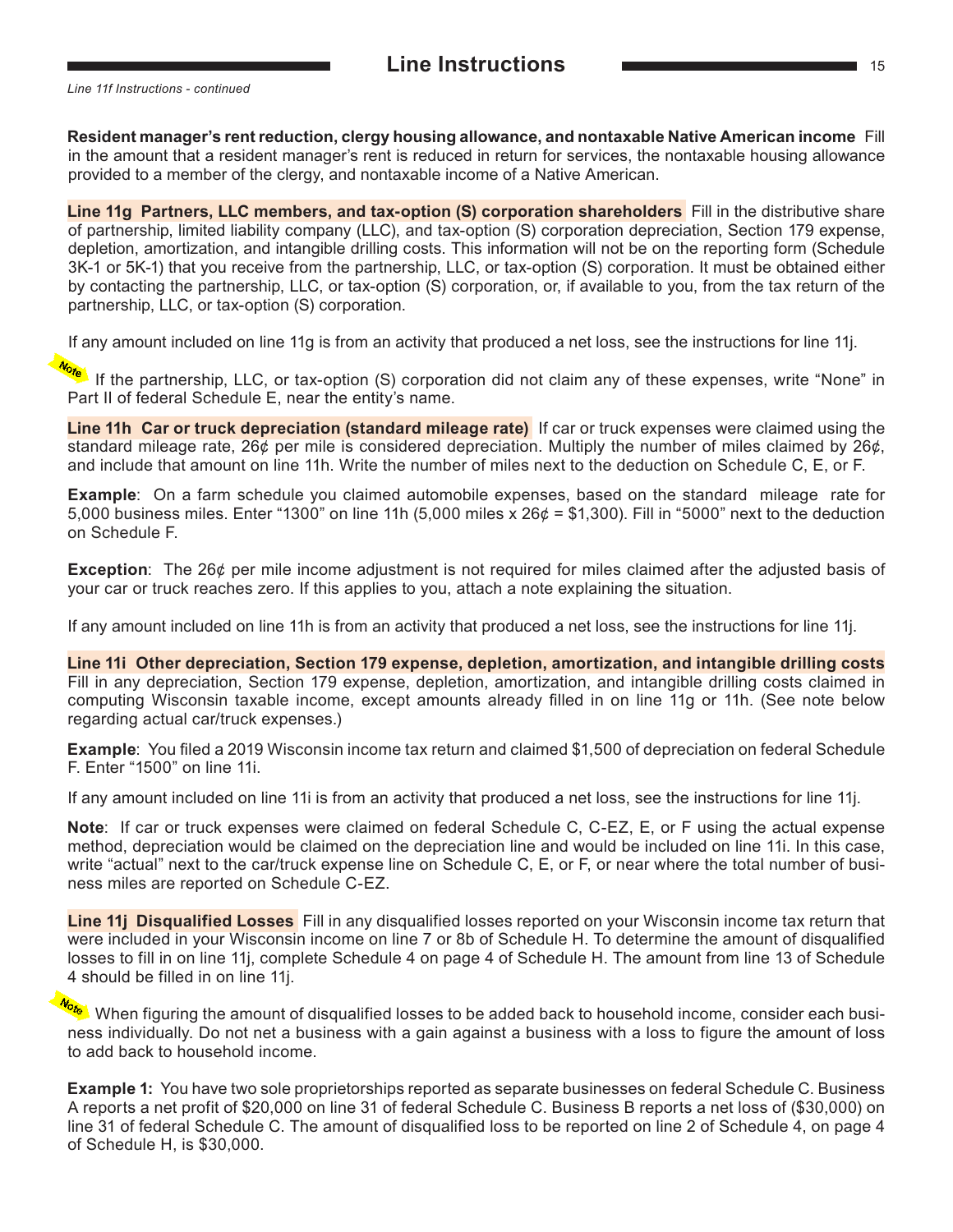#### <sup>16</sup> **Line Instructions**

*Line 11j Instructions - continued*

**Example 2:** You reported two rental properties on federal Schedule E. Rental Property A has a net profit of \$15,000 on line 21 of federal Schedule E. Rental Property B has a net loss of (\$26,000) on line 22 of federal Schedule E. You must report \$26,000 as the add-back for disqualified losses on line 4 of Schedule 4, on page 4 of Schedule H.

 If your loss is limited due to the passive activity loss limitation, only add back the amount of loss reported for each rental property on line 22 of federal Schedule E.

If you reported any depreciation, Section 179 expense, depletion, amortization, or intangible drilling costs on lines 11g, 11h, or 11i that was included in the amount of net losses reported on lines 2 through 10 of Schedule 4, these amounts are not included in the total disqualified losses to be added back. Report these amounts on line 12 of Schedule 4.

**Example 3:** You reported \$15,000 on line 11 that included depreciation of \$10,000 from a sole proprietorship that generated a loss of (\$40,000), and depreciation of \$5,000 from a rental real estate activity that produced a profit of \$20,000. Report \$40,000 on line 2 of Schedule 4 and \$10,000 of depreciation on line 12 of Schedule 4.

 If your primary income was from farming, and the farming generated less than \$250,000 in gross receipts in 2019, you do not have to complete Schedule 4 on page 4 of Schedule H. Your net losses do not have to be added back. See definitions F.6, F.7, and F.8 on page 7.

**Example 4:** Your farming activity produced a loss of (\$10,000) and you had wages of \$8,000. Your primary income is from your wages and, therefore, you do not qualify for the exclusion. You must add back your disqualified loss on line 11j.

**Example 5:** Your sole proprietorship produced a loss of (\$5,000). Your farming activity produced a profit of \$12,000. Your primary income is from farming and, therefore, you do not have to add back your (\$5,000) loss on line 11j.

#### ■ Lines 12a Through 12c – Total Household Income

**Line 12a (7a of Schedule H-EZ)** Fill in the total of lines 11a through 11j (lines 6a through 6i of Schedule H-EZ).

 If the amount on line 12a (line 7a of Schedule H-EZ) is less than your rent or property taxes, attach a note explaining how you paid your rent or property taxes and your other living expenses (food, utilities, clothing, etc.). If you received loans (including student loans) or gifts, indicate the approximate amount received, but do not include these in household income.

**Line 12b (7b of Schedule H‑EZ)** You may claim a "dependent deduction" by filling in the number of "qualifying dependents" and multiplying that number by \$500.

A qualifying dependent is a person who: a) is or may be claimed as a dependent on your federal income tax return; and b) occupied your (the claimant's) homestead for more than six months during 2019. A dependent is considered to have occupied your homestead during temporary absences for reasons such as school, illness, or vacations.

The six-month occupancy requirement is considered to have been met if: a) the dependent was born or died during 2019 and occupied your homestead during the entire time he or she lived in 2019; or b) during 2019 the dependent was adopted by you, was placed with you for adoption, or became your stepchild, and he or she occupied your homestead from that date to the end of 2019.

**Caution**: The term "dependent" does NOT include you or your spouse. Do not count yourself or your spouse in the number you fill in on line 12b (line 7b of Schedule H-EZ).

**Line 12c (7c of Schedule H-EZ)** Subtract the amount on line 12b (line 7b of Schedule H-EZ) from the amount on line 12a (line 7a of Schedule H-EZ). Fill in the result on line 12c (line 7c of Schedule H-EZ). This is your total household income.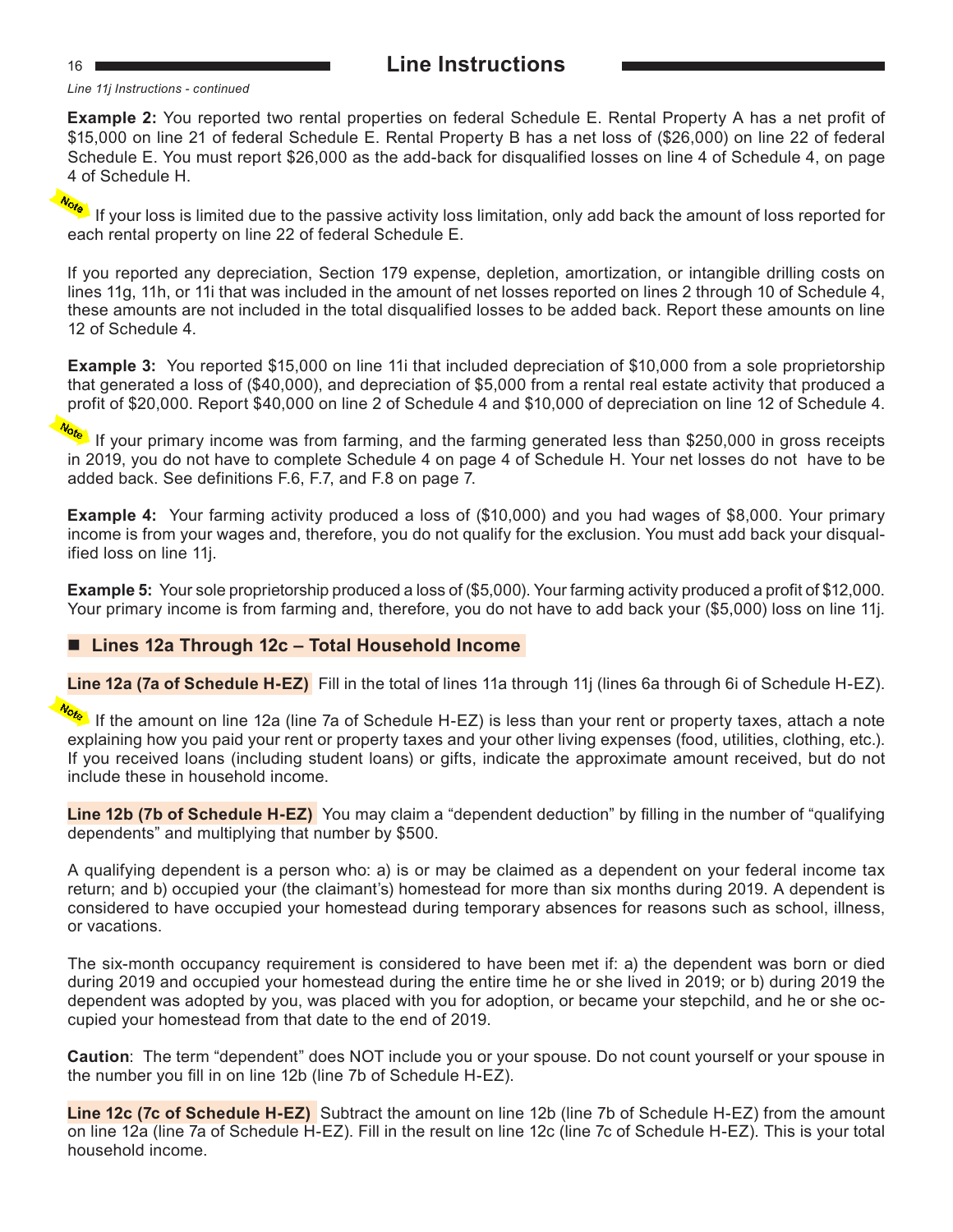<span id="page-16-0"></span>If you or your spouse are age 65 or over and received no social security, SSI, or railroad retirement benefits in 2019, attach a note stating that you did not receive income from any of these sources.

#### ■ Lines 13 Through 15 – Taxes and/or Rent

If any of the four statements above line 13 apply to you, place a checkmark in the designated area(s) and, if applicable, refer to the schedule(s) on page 3 of Schedule H.

**Line 13 (8 of Schedule H‑EZ) – Homeowners** If you or you and your spouse lived in your homestead during all of 2019 and were the sole owner(s), fill in on line 13 (line 8 of Schedule H-EZ) the net property taxes from your 2019 property tax bill(s) (payable in 2020 – the taxes do not have to be paid to claim the credit). "Net property taxes" means the net taxes after state aids, school tax credits, the first dollar credit, and the lottery and gaming credit (if applicable). Net property taxes do NOT include special assessments or charges, delinquent interest, or woodland, forest croplands, or managed forest land taxes.

**Attach** (paper clip) to your Schedule H or H-EZ a legible copy of the 2019 property tax bill(s) (payable in 2020) for your homestead, or a computer printout obtained either directly from the county or municipal treasurer or from their website. If you file electronically, mail the property tax bill or computer printout with Form W-RA, not the electronically generated form. Also, a mortgage statement, canceled check, installment tax stub, or money order receipt cannot be accepted.

The property tax bill copy or computer printout must show the year, name of the owner(s), assessed value of land and improvements, legal description or property address, and taxes before and after state aids and credits. It must have lines for special assessments and the lottery and gaming credit.

In certain cases you must reduce your net property taxes or attach additional information. Schedule H and H-EZ filers should see the exceptions on pages 17 through 19.

#### **Exceptions: Homeowners** (also see "Exceptions: Homeowners and/or Renters," on pages 18 and 19)

- 1. If there are names on the property tax bill other than yours (or your spouse's if you were married and lived together during all of 2019), attach (paper clip) a copy of a document showing your ownership percentage or life estate. The document could be a deed, land contract, divorce judgment, final judgment in an estate, or trust instrument. Also see paragraph 2 below.
- 2. If you owned your homestead with others in 2019, use only that portion of the net property taxes that reflects your percentage of ownership, unless one of the following situations applies.
	- a) If the other owner was your spouse who lived with you during all of 2019, you may use all of the net property taxes.
	- b) If the other owner did not live in the homestead and you paid or will pay all the property taxes, use the portion of taxes reflecting your ownership percentage on line 13 (line 8 of Schedule H-EZ), and use the other owner's share of taxes on line 14c (line 9c of Schedule H-EZ) as rent.
	- c) If you inherited a partial ownership interest and are required by the terms of the decedent's will to pay all the property taxes, you may use all the property taxes from the date of death. Submit a copy of the will to verify the requirement.
- 3. If you owned and lived in a mobile or manufactured home in 2019, fill in on line 13 (line 8 of Schedule H-EZ) the net property taxes from your 2019 personal property tax bill (payable in 2020). Write "mobile home" or "manufactured home" on the property tax bill. If you owned the land on which your mobile or manufactured home was located, fill in the 2019 net property taxes for the land. Also fill in on line 13 (line 8 of Schedule H-EZ) any 2019 municipal permit fees you paid to the municipality (or to the owner of the land if you rented the land).
- 4. If you submit two or more property tax bills for one homestead, attach a drawing showing the description, size, and location of each parcel.
- 5. If the property tax bill for your homestead does not show any lottery and gaming credit, do one of the following:
	- a) If you received or will receive a lottery and gaming credit separately, subtract the credit from the amount shown on your property tax bill. Include only the net amount on line 13 (line 8 of Schedule H-EZ). Attach a note indicating the amount of the lottery and gaming credit.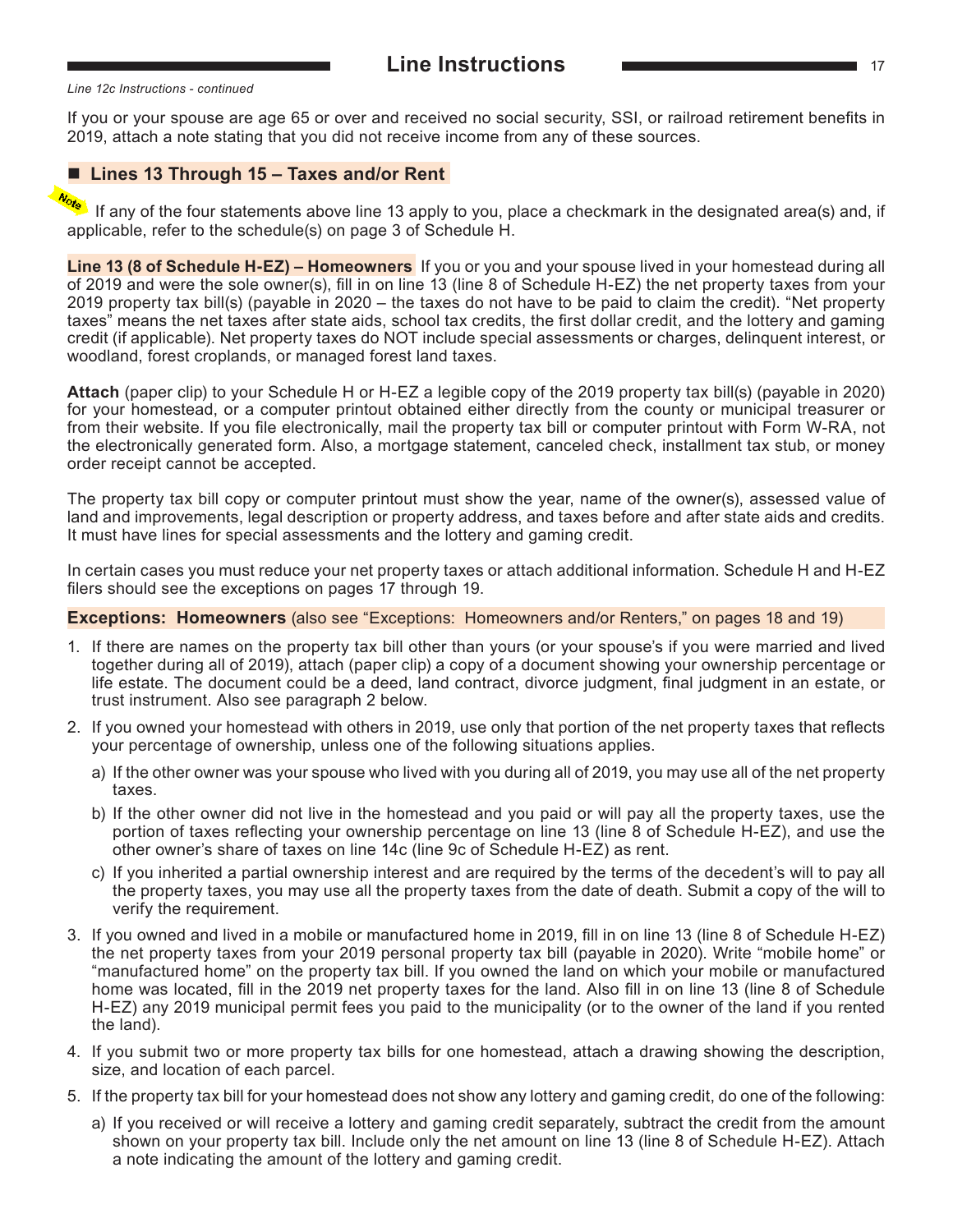#### <span id="page-17-0"></span><sup>18</sup> **Line Instructions**

*Line 13 Instructions - continued*

b) If you did not and will not receive a lottery and gaming credit on your homestead for 2019, attach a note explaining this.

**Line 14 (9 of Schedule H-EZ) – Renters** If heat was included in your rent, fill in the amount from line 8a of your rent certificate(s) on line 14a of Schedule H (line 9a of Schedule H-EZ). Fill in 20% (.20) of that amount on line 14b (line 9b of Schedule H-EZ).

If heat was not included in your rent, fill in the amount from line 8a of your rent certificate(s) on line 14c of Schedule H (line 9c of Schedule H-EZ). Fill in 25% (.25) of that amount on line 14d (line 9d of Schedule H-EZ).

DO NOT CHANGE any of the information on the rent certificate your landlord has prepared for you. The department will not accept altered rent certificates. If any information has been or needs to be changed, your landlord must prepare a new rent certificate.

**Attach** (paper clip) to your Schedule H or H-EZ the rent certificate(s) completed and signed by your landlord(s). A separate rent certificate must be attached for each homestead for which you are claiming a 2019 homestead credit. Only rent paid for 2019 may be used in determining your homestead credit. If you file electronically, mail the signed rent certificate(s) with Form W-RA, not the electronically generated form.

In certain cases you must reduce your rent or attach additional information. Schedule H and H-EZ filers should see the exceptions below and on page 19.

#### **Exceptions: Renters** (also see "Exceptions: Homeowners and/or Renters" below).

- 1. If the number of occupants on line 5 of the rent certificate is more than one (your spouse and minor children should not be included), and each occupant did not pay an equal share of the living expenses, fill in the Shared Living Expenses Schedule on page 2 of the rent certificate to compute your allowable rent paid for occupancy only. All lines on the schedule must be filled in. If all lines on the schedule are not filled in, we will divide the rent by the number of occupants.
- 2. If your landlord will not sign your rent certificate, complete the "Landlord or Authorized Representative" section of the rent certificate. If food or services were provided by your landlord, indicate what items were provided and fill in your estimated value of these items on line 7. If these items were not provided, fill in 0 on line 7. Place a checkmark in the designated area of the rent certificate. Attach it, along with a copy of each canceled check or bank money order you have to verify your rent. Any portion of your rent paid that is not verified will not be allowed.
- 3. Only rent paid for a homestead subject to property taxes may be claimed. However, rent may be claimed for property that is owned and operated by a municipal housing authority created under sec. 66.1201, Wis. Stats., that makes payments in lieu of property taxes to the municipality.
- 4. If in 2019 you rented a mobile or manufactured home or the land on which it was located, attach a completed rent certificate. On line 14a or 14c of Schedule H (line 9a or 9c of Schedule H-EZ), fill in the rent from line 3c and/or 8a of the rent certificate. As a renter of a mobile or manufactured home, any mobile or manufactured home taxes or municipal permit fees you paid may only be claimed as rent.

#### **Exceptions: Homeowners and/or Renters**

- 1. If during 2019 you were separated from your spouse, you became married or divorced, or your spouse died, read the appropriate section(s) of the "Special Instructions" on pages 21 through 23 before you complete line 13 or 14.
- 2. If you moved during 2019, review instructions a) through g) below and follow each that apply.
	- a) Attach a schedule listing the address of each dwelling and the dates you lived there in 2019.
	- b) Claim the prorated property taxes or rent only for the time you occupied each dwelling in 2019. If you are claiming less than 12 months of property taxes and/or rent, attach a note explaining where you lived for the balance of 2019.
	- c) Do not claim more than 12 months of property taxes and/or rent. If you paid property taxes and/or rent for two dwellings for the same time period, claim only the amount for where you actually lived.
	- d) If you owned your homestead, claim only the portion of property taxes prorated for the time you both owned and occupied it.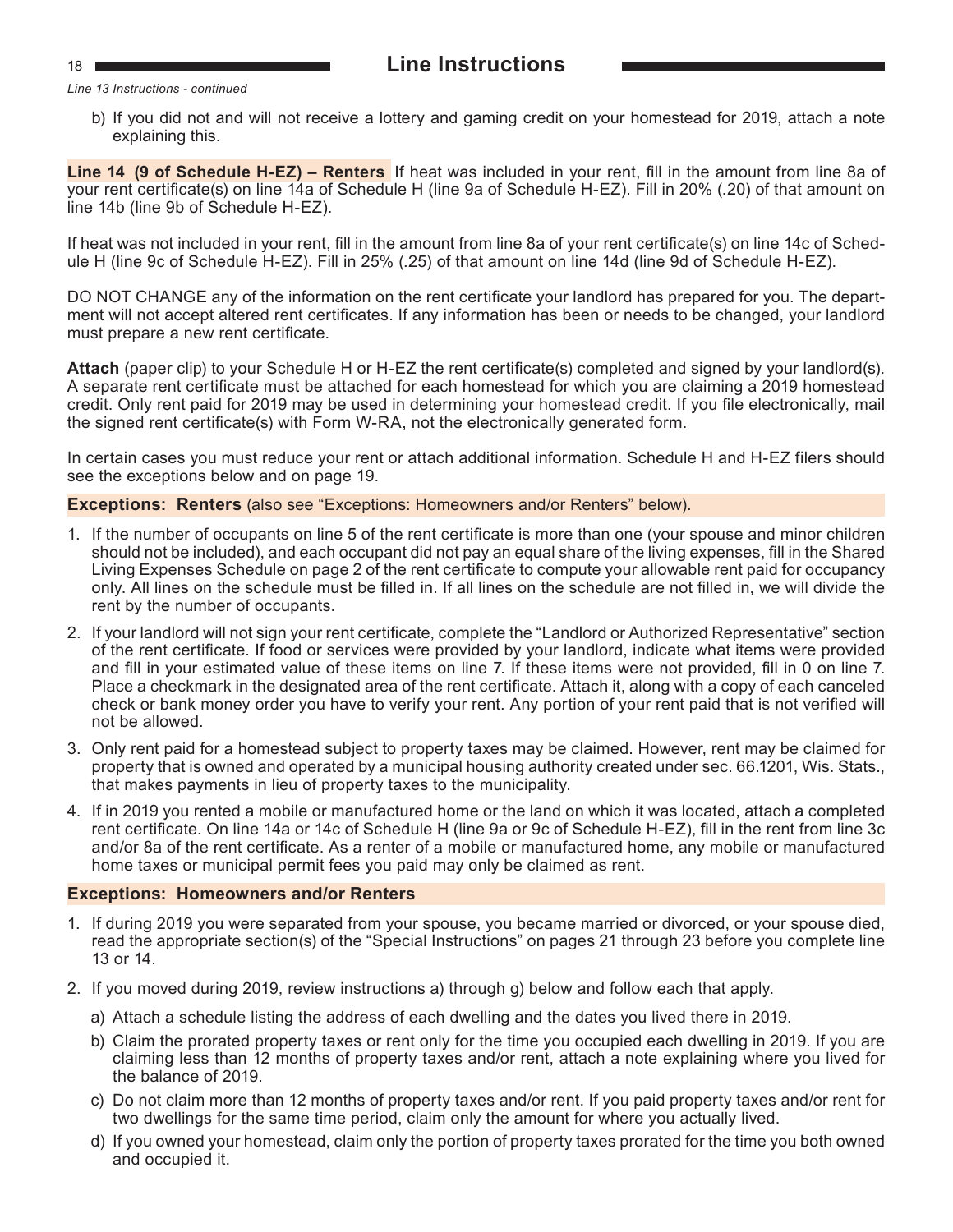#### **Line Instructions Line Instructions 19**

<span id="page-18-0"></span>*Line 14 Instructions - continued*

- e) If you sold your homestead in 2019, attach a copy of the closing statement to verify your ownership of the sold homestead, the prorated property taxes, and the date of sale (also see the income instructions for line 11c, on page 14).
- f) If you paid rent for more than one homestead for 2019, attach a separate rent certificate for each homestead.
- g) If you moved from a homestead you owned to tax-exempt housing, see paragraph 8 below.
- 3. If your home or property was not used solely for personal purposes while you lived there and was not part of a farm (see definition F.5 on page 7), you must allocate property taxes or rent between personal use and: a) business or rental use for which a deduction is allowed or allowable for federal tax purposes; or b) use of a separate unit by others rent free. Place a checkmark in the designated area above line 13, and complete Schedule 2 on page 3 of Schedule H. Claim only the personal portion of property taxes or rent.

Examples of part business use include:

- 1) Having a store or office on the same property as your home
- 2) Using one room of your home exclusively for storing products you sell
- 3) Providing child care for others in your home

**Example**: During 2019 you owned a triplex and lived in one of the three equal-sized units; net property taxes were \$3,000. Claim \$1,000 of property taxes (one-third of \$3,000) on line 13, whether the other units were rented out, available for rent, or used by others rent free.

**Example**: In 2019 you used one room of your five-room house exclusively for business; net property taxes were \$1,500. Since one-fifth of the total property taxes are for business use, claim \$1,200 of property taxes (four- fifths of \$1,500) on line 13.

- 4. If your home was on more than one acre of land and was not part of a farm, you may claim only the property taxes or rent on your home and one acre of land. Place a checkmark in the designated area above line 13. **Homeowners:** Complete Schedule 1 on page 3 of Schedule H. **Renters:** Attach a statement from your landlord, indicating the amount of rent for your home and one acre of land.
- 5. If for any month of 2019 you received either: a) a Wisconsin Works (W2) payment of any amount; or b) county relief of \$400 or more, place a checkmark in the designated area above line 13. Fill in Schedule 3 on page 3 of Schedule H to compute your reduced property taxes or rent.
- 6. If your home was part of a farm, you may claim property taxes or rent on up to 120 acres of land adjoining your home, and all improvements on those 120 acres. Place a checkmark in the designated area above line 13. Do not claim property taxes or rent for more than 120 acres of land or for land that does not adjoin.
- 7. If your home or property was not part of a farm but was on more than one acre of land, and it was not used solely for personal purposes (see paragraph 3 above), place checkmarks in the designated areas above line 13 and complete both Schedule 1 and Schedule 2 on page 3 of Schedule H. Fill in the amount from line 9 of Schedule 1 on line 1 of Schedule 2.
- 8. If you have moved from a homestead that you owned to tax-exempt housing and have tried to sell your former homestead, you may claim the property taxes while you still own it, for up to 12 months after you moved, provided: a) the tax-exempt housing you moved to is not a municipal housing authority making payments in place of taxes or a correctional or detention facility; and b) you do not rent or lease your former homestead to another person.

If your claim is based on this provision, attach a complete explanation, indicating that you have not rented or leased the homestead, the date you moved to the tax-exempt housing, and what attempts were made to sell the homestead.

9. If you file a federal business or rental schedule, list on each schedule the address of each property.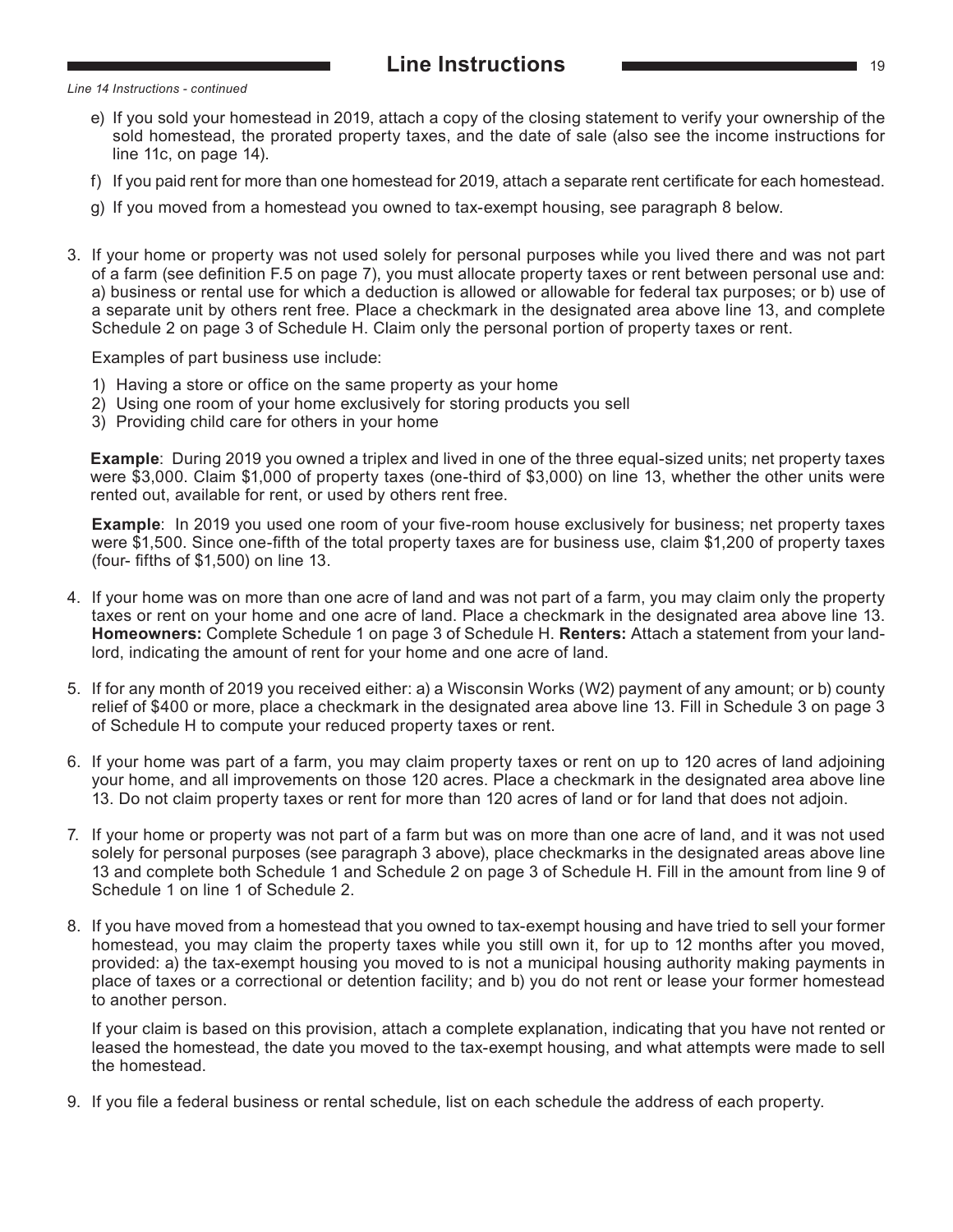#### ■ Lines 16 Through 19 – Credit Computation

Refer to the 2019 Homestead Credit Computation Tables A and B on pages 24 and 25 to determine your homestead credit. If you want the Department of Revenue to compute your credit, do not complete these lines. The department will notify you of the amount of your credit.

#### **Sign and Date Your Claim**

Be sure you (and your spouse if residing together) sign and date your Schedule H at the bottom of page 2. Also include your daytime phone number.

A homestead credit claim may not be signed for or filed on behalf of a deceased person. The claimant must be living at the time the claim is filed.

**Note:** A paper claim is considered filed when mailed or hand-delivered to the department. An electronic claim is considered filed when the department receives the transmission. A claim is not considered filed when it is mailed or delivered by hand or electronically to a tax preparer, electronic filing vendor, or other third party.

#### **How to Assemble**

Before you assemble your Wisconsin income tax return (if you are filing one) and homestead credit claim, make a complete copy. Keep the copy for your records. If filing a paper return, paper clip the tax return and homestead credit claim together in the following order:

- Wisconsin income tax Form 1 or 1NPR\*
- Schedule H or Schedule H-EZ. See "How, When, and Where to File" on page 5, Part C.1, paragraph 3, if you already filed your tax return.
- • Completed 2019 rent certificate(s) and/or copy of 2019 property tax bill(s) (payable in 2020)
- Other homestead credit notes, schedules, etc.
- Other Wisconsin schedules\* (for example, Schedule WD, GL, AR, or I)
- Forms 1099-R and 1098-T (whether Wisconsin return is necessary or not)
- Wage statements
- Copy of federal income tax return and schedules**\***
- **\*** Omit if no Wisconsin income tax return is filed or if you already filed your tax return.

If filing an electronic return, send your Form W-RA with the following attachments:

- • Completed 2019 rent certificate(s) and/or copy of 2019 property tax bill(s) (payable in 2020)
- Other homestead credit notes and schedules, such as Schedules AR and GL
- Forms 1099-R and 1098-T (whether Wisconsin return is necessary or not)
- Wage statements
- If you are disabled, either:
	- $-$  A statement from your physician that you are disabled, as defined on page 6, the date that you became disabled, and whether the disability is permanent or temporary,
	- – A statement from the Veteran's Administration certifying that you are receiving a disability benefit due to 100 percent disability, or
	- – A document or copy of a document from the Social Security Administration stating the date the disability began.

#### **Checklist and Tips Page**

To avoid delays in receiving your refund, see the checklist on the front cover and tips on paper filing your homestead claim on page 2.

<span id="page-19-0"></span>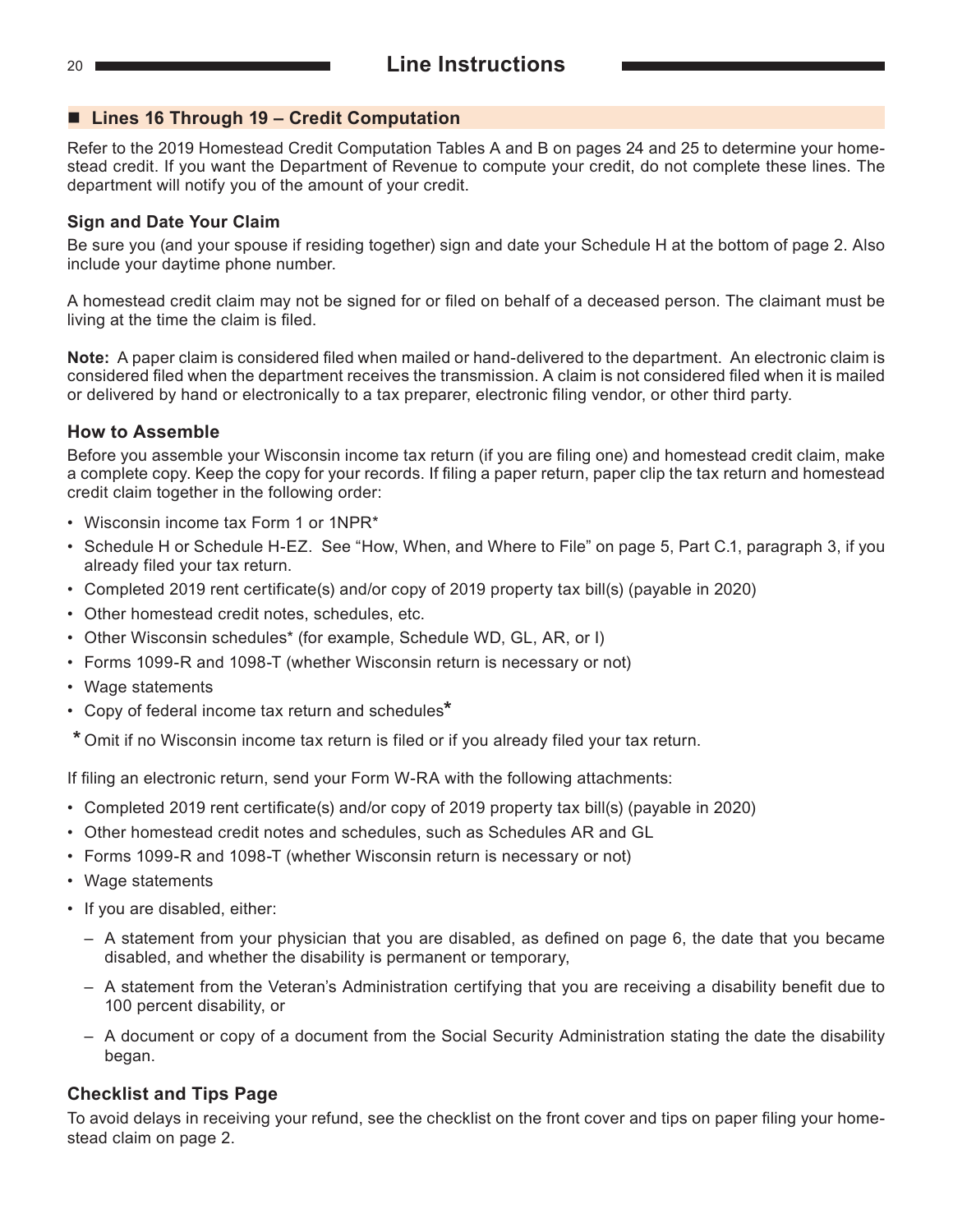<span id="page-20-0"></span>**Note**: The following instructions do not apply if you were single during all of 2019, or if you were married and resided with your spouse during all of 2019.

These instructions apply to you only if during 2019 you were separated from your spouse for all or part of the year, you became married or divorced, or your spouse died. It is not necessary to read all 5 Parts of the Special Instructions; refer only to the Part or Parts that pertain to your situation.

In these instructions, "your own income" or "your own marital property income" means income or marital property income generated by your services and property. "Your spouse's income" or "your spouse's marital property income" means income or marital property income generated by your spouse's services and property.

For more information about Wisconsin's marital property law or about other terms used in these instructions, such as "notification," "marital property" income, "nonmarital property" income, and "individual property," refer to Publication 109, *Tax Information for Married Persons Filing Separate Returns and Persons Divorced in 2019*, which is available at any Department of Revenue office or from the internet at [revenue.wi.gov.](https://www.revenue.wi.gov)

#### **Part 1 Married but Separated ALL of 2019 (including one spouse in a nursing home)**

#### **Income** –

a) **Neither spouse notified the other of income** – If you and your spouse were married but you lived apart during the entire year, and neither spouse notified the other of the amount and nature (type) of marital property income, report all of your own household income on Schedule H, and none of your spouse's income. If your spouse was in a nursing home and you received a "community spouse income allowance" under the Spousal Impoverishment Program, that income is not includable in your household income.

<mark>⁄‱</mark> Answer "No" to question 6b on Schedule H.

b) **One or both spouses notified other spouse** – If you and your spouse were married but you lived apart during the entire year, and either spouse (or both) notified the other of marital property income, compute household income as explained in Part 2.b.

**Taxes/Rent** – Compute property taxes and/or rent as explained in Part 2.

#### **Part 2 Married but Separated PART of 2019 (including one spouse in a nursing home)**

**Income** – If you and your spouse were separated for part of 2019, compute household income as follows:

- a) For the time you were married and living with your spouse in 2019, include all of the income of both you and your spouse.
- b) For the time you were married but living apart in 2019, compute household income under Wisconsin's marital property law. Under marital property law, you must report all of your own nonmarital property income and none of your spouse's nonmarital property income. The amount of marital property income you must report depends on whether you or your spouse notified each other of the amount and nature (type) of marital property income each of you generated during that time, as follows:
	- 1. If you did not notify your spouse, report all of your own marital property income. If you did notify your spouse, report one-half of your own marital property income.
	- 2. If your spouse did not notify you, do not report any of your spouse's marital property income. If your spouse did notify you, report one-half of your spouse's marital property income.

Answer question 6b on Schedule H, relating to notification.

**Exceptions**: The marital property law does not apply during any time your spouse was not domiciled in (was not a resident of) Wisconsin.

A marital property agreement or unilateral statement has no effect in computing your household income.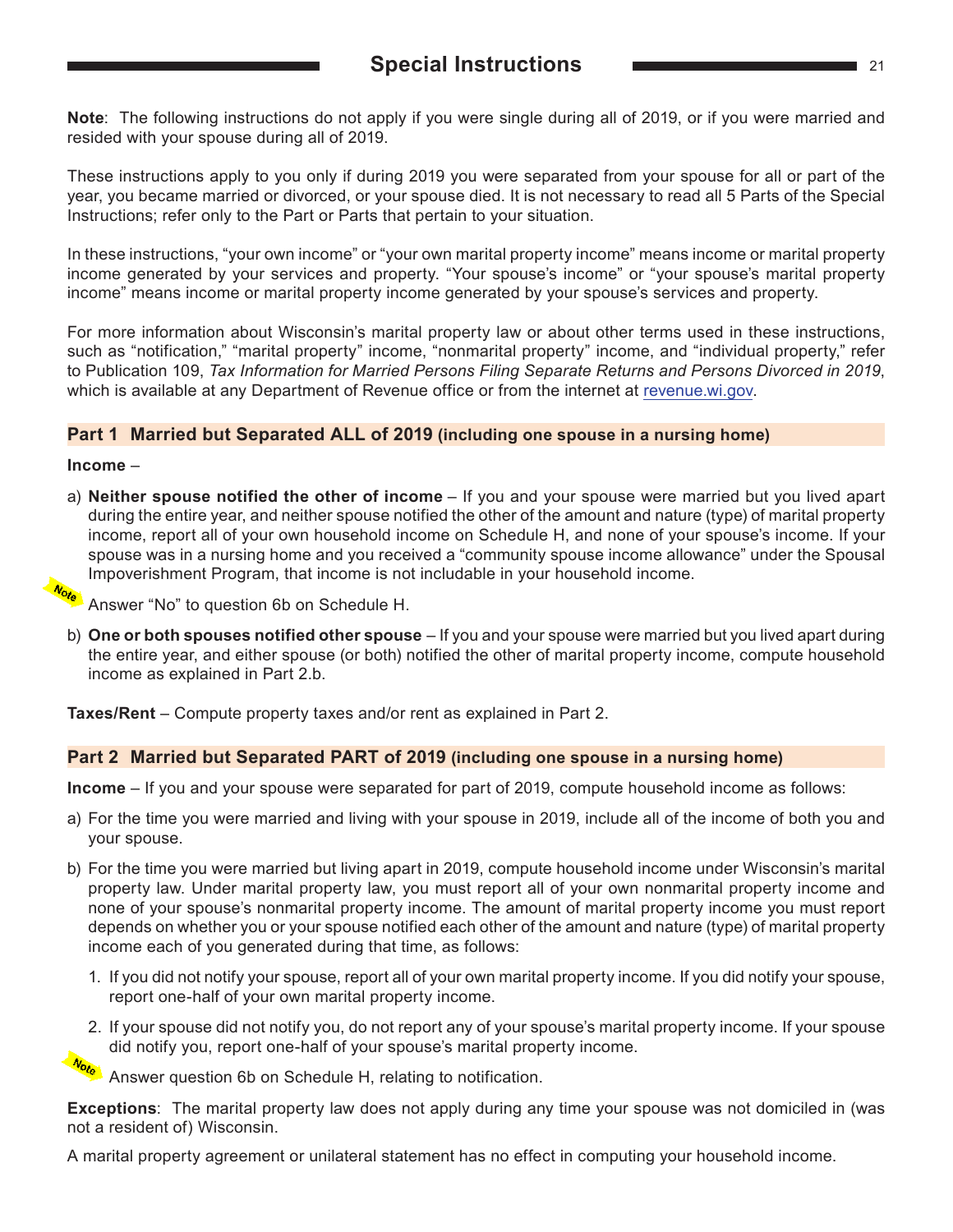#### <span id="page-21-0"></span><sup>22</sup> **Special Instructions**

If your spouse was in a nursing home and you received a "community spouse income allowance" under the Spousal Impoverishment Program, that income is not includable in your household income.

**Taxes/Rent** – You may claim your combined property taxes and/or rent for the time you lived together in 2019, plus only your own property taxes and/or rent for the balance of 2019.

**CAUTION**: Your home is presumed to be marital property. If you contend its classification is something else (such as individual property), you must provide proof of that classification; see item c) under "Attachments" below.

If your home is marital property, you paid all of the 2019 property taxes, and you lived in that home while living apart from your spouse, one-half of the property taxes for that portion of the year must be treated as rent.

**Example**: You lived apart from your spouse for the last 3 months of 2019. Your home is marital property and you paid all of the 2019 property taxes (\$1,200). Include on line 13 the combined property taxes of you and your spouse for the 9 months you lived together (\$900). The property taxes you paid for the 3 months you lived apart (\$300) must be treated as though one-half was rent. Include one-half (\$150) as property taxes on line 13 and the other one-half (\$150) as rent on line 14c.

**Attachments** – Attach all of the following items:

- a) A statement indicating the dates in 2019 that 1) you were married and living with your spouse, and 2) you were married but living apart from your spouse.
- b) A schedule listing and identifying income as follows:
	- 1. For the time you were married and living together during 2019, all of the income of both you and your spouse.
	- 2. For the time you were married but living apart during 2019
		- All of your own income (if you did not notify your spouse of your marital property income).
		- Your own nonmarital property income and one-half of your own marital property income (if you notified your spouse of your marital property income).
		- One-half of your spouse's marital property income (if your spouse notified you of his or her marital property income).
- c) Information to prove the property is not marital property (if you claim all the property taxes), such as:
	- 1. A copy of the deed or other ownership verification.
	- 2. A statement of how it was acquired (purchase, gift, etc.) and the date.
	- 3. A listing of the source of funds used to pay for improvements and mortgage/loan payments since January 1, 1986.

#### **Part 3 Marriage Took Place in 2019**

**Income** – Include your own income for all of 2019, plus your spouse's income from the date of the marriage to December 31, 2019.

**Taxes/Rent** – You may claim your own property taxes and/or rent for the period of 2019 prior to your marriage, plus your combined property taxes and/or rent from the date of your marriage to December 31, 2019. If you resided together and did not pay an equal share of living expenses prior to your marriage, fill in the Shared Living Expenses Schedule on page 2 of the rent certificate.

**Attachments** – Attach all of the following items:

- a) A schedule showing the computation of your household income.
- b) A statement indicating the dates you resided together during 2019.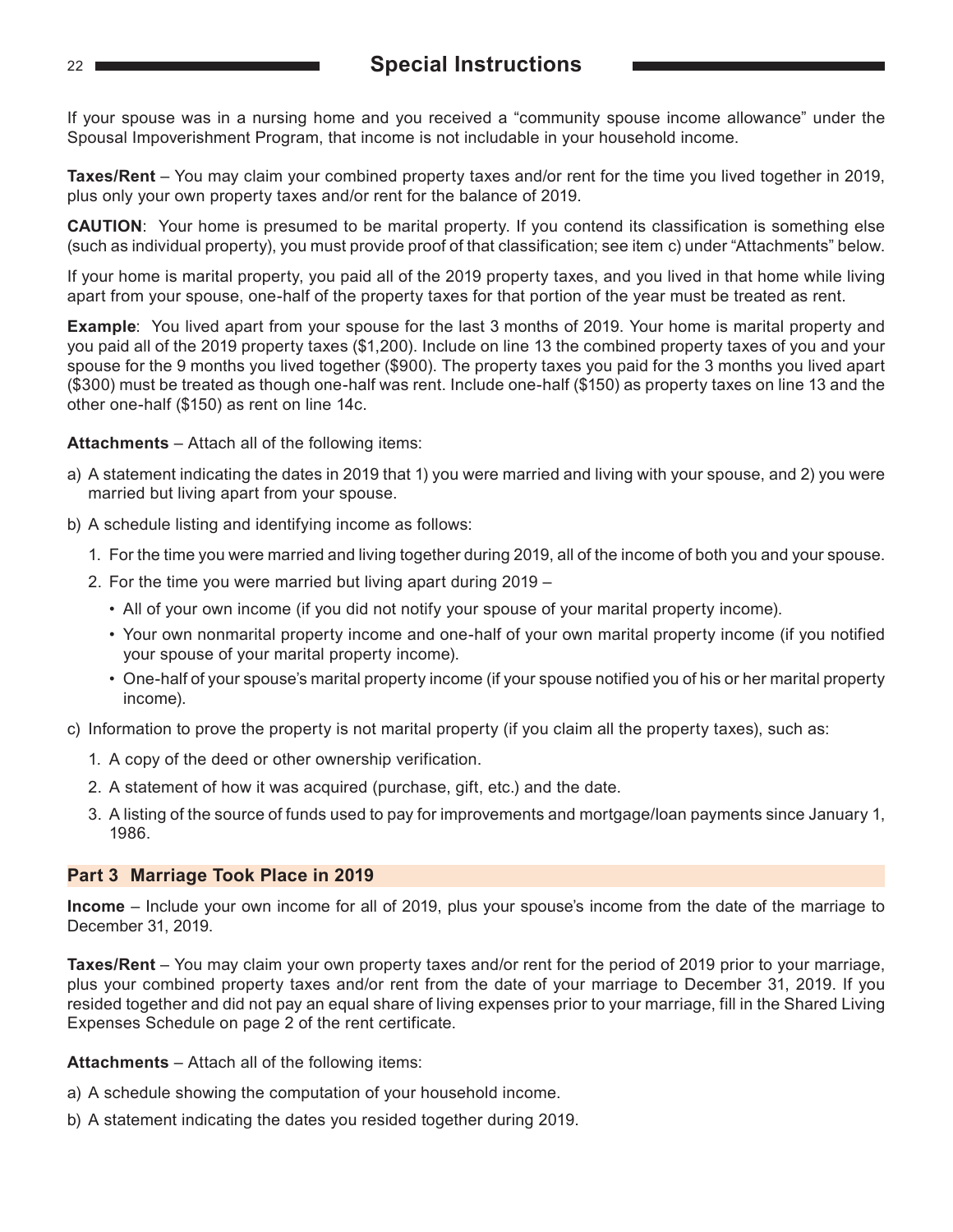#### <span id="page-22-0"></span>**Part 4 Divorce Took Place in 2019**

**Income** – Compute household income as follows:

- a) For the time you were married and living with your spouse in 2019, include all of the income of both you and your spouse.
- b) For the time you were married but living apart in 2019, compute household income under Wisconsin's marital property law, as explained in paragraph b) of the "Income" instructions in Part 2 on page 21.
- c) For the time you were not married in 2019 (after your divorce), report only your own income.

**Taxes/Rent** – You may claim your combined property taxes and/or rent for the time you lived together in 2019, plus only your own property taxes and/or rent for the balance of 2019. See the "CAUTION" in the "Taxes/Rent" instructions in Part 2 on page 22.

**Attachments** – Attach all of the following items:

- a) All the items listed in the "Attachments" section in Part 2 on page 22.
- b) A schedule of your own income for the time you were not married in 2019 (after your divorce).
- c) A complete copy of the divorce judgment, including the final stipulation or marital settlement agreement (if you claim all the property taxes for the time after the divorce).

#### **Part 5 Spouse Died in 2019**

**Income** – Include your own income for all of 2019, plus your spouse's income up to the date of death.

**Taxes/Rent** – You may claim your combined property taxes and/or rent up to the date of death, plus your own property taxes and/or rent for the balance of 2019.

**Attachments** – Attach a statement indicating the date of your spouse's death.

#### **Applicable Laws and Rules**

This document provides statements or interpretations of the following laws and regulations in effect as of November 5, 2019: Chapter 71, Wis. Stats.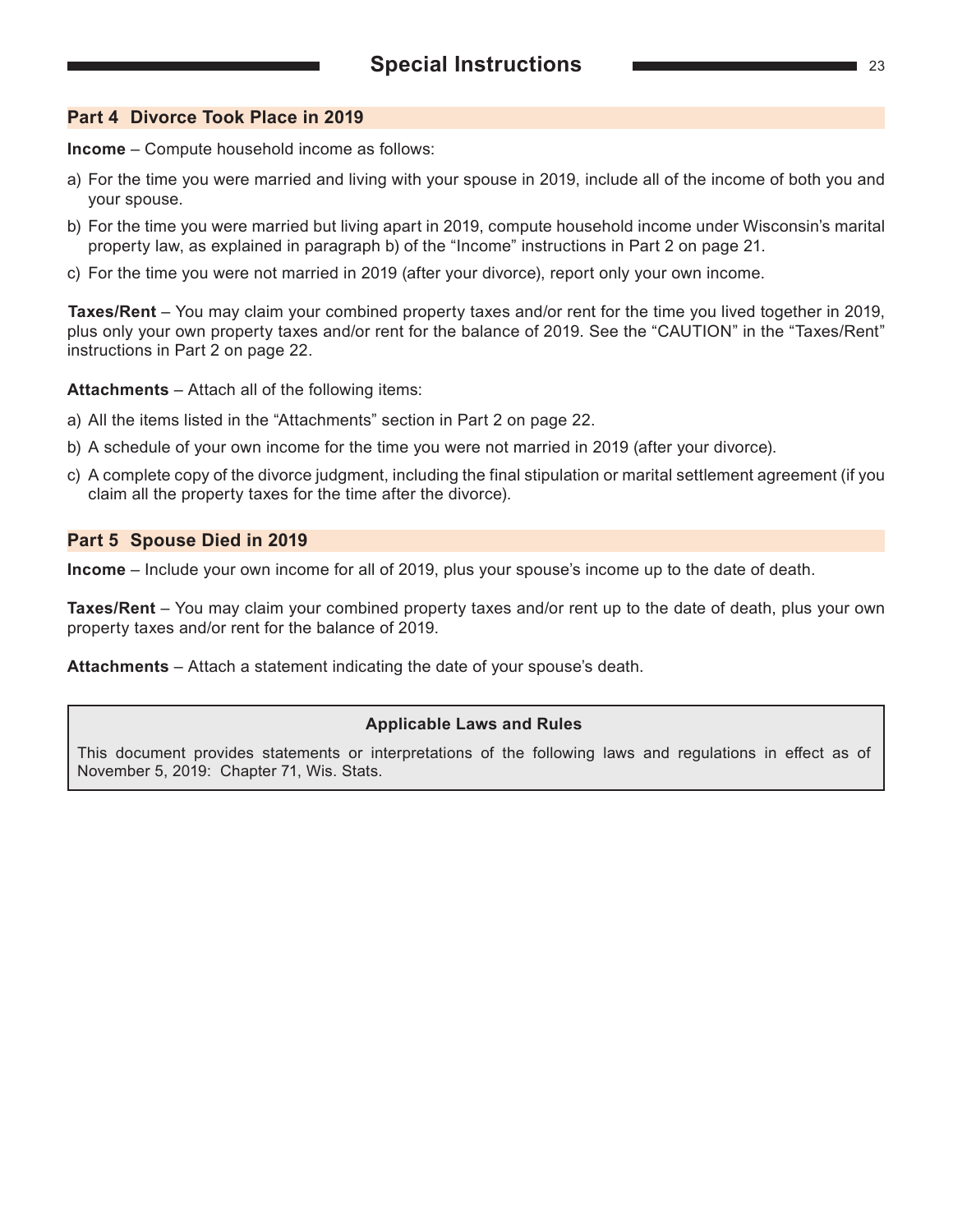## **2019 Homestead Credit Computation Table A**

<span id="page-23-0"></span>

| If line 12c (line 7c of<br><b>Schedule H-EZ) is</b> |                         |                                                          | If line 12c (line 7c of<br><b>Schedule H-EZ) is</b> |                         |                                                          | If line 12c (line 7c of<br><b>Schedule H-EZ) is</b> |                         |                                                          |
|-----------------------------------------------------|-------------------------|----------------------------------------------------------|-----------------------------------------------------|-------------------------|----------------------------------------------------------|-----------------------------------------------------|-------------------------|----------------------------------------------------------|
| At<br>least                                         | <b>But less</b><br>than | Enter on line 17<br>(line 12 of<br><b>Schedule H-EZ)</b> | At<br>least                                         | <b>But less</b><br>than | Enter on line 17<br>(line 12 of<br><b>Schedule H-EZ)</b> | At<br>least                                         | <b>But less</b><br>than | Enter on line 17<br>(line 12 of<br><b>Schedule H-EZ)</b> |
|                                                     |                         |                                                          |                                                     |                         |                                                          | 19,100                                              |                         |                                                          |
| 8,060                                               | 8,060<br>8,175          | 0<br>5                                                   | 13,350<br>13,465                                    | 13,465<br>13,580        | 470<br>480                                               | 19,100                                              | 19,215                  | 975                                                      |
|                                                     |                         |                                                          | 13,580                                              | 13,695                  | 490                                                      | 19,215                                              | 19,330                  | 985                                                      |
| 8,175                                               | 8,290                   | 15                                                       | 13,695                                              | 13,810                  | 500                                                      | 19,330                                              | 19,445                  | 995                                                      |
| 8,290<br>8,405                                      | 8,405<br>8,520          | 25<br>35                                                 | 13,810                                              | 13,925                  | 510                                                      | 19,445<br>19,560                                    | 19,560<br>19,675        | 1,005<br>1,015                                           |
| 8,520                                               | 8,635                   | 45                                                       | 13,925                                              | 14,040                  | 520                                                      |                                                     |                         |                                                          |
| 8,635                                               | 8,750                   | 56                                                       | 14,040                                              | 14,155                  | 530                                                      | 19,675                                              | 19,790                  | 1,025                                                    |
| 8,750                                               | 8,865                   | 66                                                       | 14,155<br>14,270                                    | 14,270<br>14,385        | 540<br>551                                               | 19,790<br>19,905                                    | 19,905<br>20,020        | 1,035<br>1,046                                           |
| 8,865                                               | 8,980                   | 76                                                       | 14,385                                              | 14,500                  | 561                                                      | 20,020                                              | 20,135                  | 1,056                                                    |
| 8,980                                               | 9,095                   | 86                                                       |                                                     | 14,500                  |                                                          | 20,135                                              | 20,250                  | 1,066                                                    |
| 9,095<br>9,210                                      | 9,210<br>9,325          | 96<br>106                                                | 14,500                                              | 14,615                  | 571                                                      | 20,250                                              | 20,365                  | 1,076                                                    |
|                                                     |                         |                                                          | 14,615                                              | 14,730                  | 581                                                      | 20,365                                              | 20,480                  | 1,086                                                    |
| 9,325                                               | 9,440                   | 116                                                      | 14,730                                              | 14,845                  | 591                                                      | 20,480                                              | 20,595                  | 1,096                                                    |
| 9,440<br>9,555                                      | 9,555<br>9,670          | 126<br>136                                               | 14,845<br>14,960                                    | 14,960<br>15,075        | 601<br>611                                               | 20,595<br>20,710                                    | 20,710<br>20,825        | 1,106<br>1,116                                           |
| 9,670                                               | 9,785                   | 146                                                      |                                                     |                         |                                                          |                                                     |                         |                                                          |
| 9,785                                               | 9,900                   | 157                                                      | 15,075                                              | 15,190                  | 621                                                      | 20,825                                              | 20,940                  | 1,126                                                    |
|                                                     | 9,900                   |                                                          | 15,190<br>15,305                                    | 15,305<br>15,420        | 631<br>641                                               | 20,940<br>21,055                                    | 21,055<br>21,170        | 1,137<br>1,147                                           |
| 9,900                                               | 10,015                  | 167                                                      | 15,420                                              | 15,535                  | 652                                                      | 21,170                                              | 21,285                  | 1,157                                                    |
| 10,015                                              | 10,130                  | 177                                                      | 15,535                                              | 15,650                  | 662                                                      | 21,285                                              | 21,400                  | 1,167                                                    |
| 10,130<br>10,245                                    | 10,245<br>10,360        | 187<br>197                                               | 15,650                                              | 15,765                  | 672                                                      |                                                     | 21,400                  |                                                          |
| 10,360                                              | 10,475                  | 207                                                      | 15,765                                              | 15,880                  | 682                                                      | 21,400                                              | 21,515                  | 1,177                                                    |
|                                                     |                         |                                                          | 15,880                                              | 15,995                  | 692                                                      | 21,515                                              | 21,630                  | 1,187                                                    |
| 10,475<br>10,590                                    | 10,590<br>10,705        | 217<br>227                                               | 15,995<br>16,110                                    | 16,110<br>16,225        | 702<br>712                                               | 21,630<br>21,745                                    | 21,745<br>21,860        | 1,197<br>1,207                                           |
| 10,705                                              | 10,820                  | 237                                                      |                                                     |                         |                                                          | 21,860                                              | 21,975                  | 1,217                                                    |
| 10,820                                              | 10,935                  | 248                                                      | 16,225                                              | 16,340                  | 722                                                      | 21,975                                              | 22,090                  |                                                          |
| 10,935                                              | 11,050                  | 258                                                      | 16,340<br>16,455                                    | 16,455<br>16,570        | 732<br>743                                               | 22,090                                              | 22,205                  | 1,227<br>1,238                                           |
| 11,050                                              | 11,165                  | 268                                                      | 16,570                                              | 16,685                  | 753                                                      | 22,205                                              | 22,320                  | 1,248                                                    |
| 11,165                                              | 11,280                  | 278                                                      | 16,685                                              | 16,800                  | 763                                                      | 22,320<br>22,435                                    | 22,435<br>22,550        | 1,258<br>1,268                                           |
| 11,280<br>11,395                                    | 11,395<br>11,510        | 288<br>298                                               |                                                     | 16,800                  |                                                          |                                                     |                         |                                                          |
| 11,510                                              | 11,625                  | 308                                                      | 16,800                                              | 16,915                  | 773                                                      | 22,550                                              | 22,665                  | 1,278                                                    |
| 11,625                                              | 11,740                  | 318                                                      | 16,915<br>17,030                                    | 17,030<br>17,145        | 783<br>793                                               | 22,665<br>22,780                                    | 22,780<br>22,895        | 1,288<br>1,298                                           |
| 11,740                                              | 11,855                  | 328                                                      | 17,145                                              | 17,260                  | 803                                                      | 22,895                                              | 23,010                  | 1,308                                                    |
| 11,855                                              | 11,970                  | 338                                                      | 17,260                                              | 17,375                  | 813                                                      | 23,010                                              | 23,125                  | 1,318                                                    |
| 11,970<br>12,085                                    | 12,085<br>12,200        | 349<br>359                                               | 17,375                                              | 17,490                  | 823                                                      | 23,125                                              | 23,240                  | 1,328                                                    |
|                                                     | 12,200                  |                                                          | 17,490                                              | 17,605                  | 833                                                      | 23,240                                              | 23,355                  | 1,339                                                    |
|                                                     |                         |                                                          | 17,605                                              | 17,720                  | 844                                                      | 23,355                                              | 23,470                  | 1,349                                                    |
| 12,200<br>12,315                                    | 12,315<br>12,430        | 369<br>379                                               | 17,720<br>17,835                                    | 17,835<br>17,950        | 854<br>864                                               | 23,470<br>23,585                                    | 23,585<br>23,700        | 1,359<br>1,369                                           |
| 12,430                                              | 12,545                  | 389                                                      |                                                     |                         |                                                          |                                                     | 23,700                  |                                                          |
| 12,545                                              | 12,660                  | 399                                                      | 17,950                                              | 18,065                  | 874                                                      |                                                     |                         | 1,379                                                    |
| 12,660                                              | 12,775                  | 409                                                      | 18,065<br>18,180                                    | 18,180<br>18,295        | 884<br>894                                               | 23,700<br>23,815                                    | 23,815<br>23,930        | 1,389                                                    |
| 12,775                                              | 12,890                  | 419                                                      | 18,295                                              | 18,410                  | 904                                                      | 23,930                                              | 24,045                  | 1,399                                                    |
| 12,890                                              | 13,005                  | 429                                                      | 18,410                                              | 18,525                  | 914                                                      | 24,045                                              | 24,160<br>24,275        | 1,409                                                    |
| 13,005<br>13,120                                    | 13,120<br>13,235        | 439<br>450                                               | 18,525                                              | 18,640                  | 924                                                      | 24,160                                              |                         | 1,419                                                    |
| 13,235                                              | 13,350                  | 460                                                      | 18,640                                              | 18,755                  | 934                                                      | 24,275                                              | 24,390                  | 1,429                                                    |
|                                                     |                         |                                                          | 18,755<br>18,870                                    | 18,870<br>18,985        | 945                                                      | 24,390<br>24,505                                    | 24,505<br>24,620        | 1,440<br>1,450                                           |
|                                                     |                         |                                                          | 18,985                                              | 19,100                  | 955<br>965                                               | 24,620                                              | 24,680                  | 1,457                                                    |
|                                                     |                         |                                                          |                                                     |                         |                                                          | 24,680                                              | or more                 | 1,460                                                    |